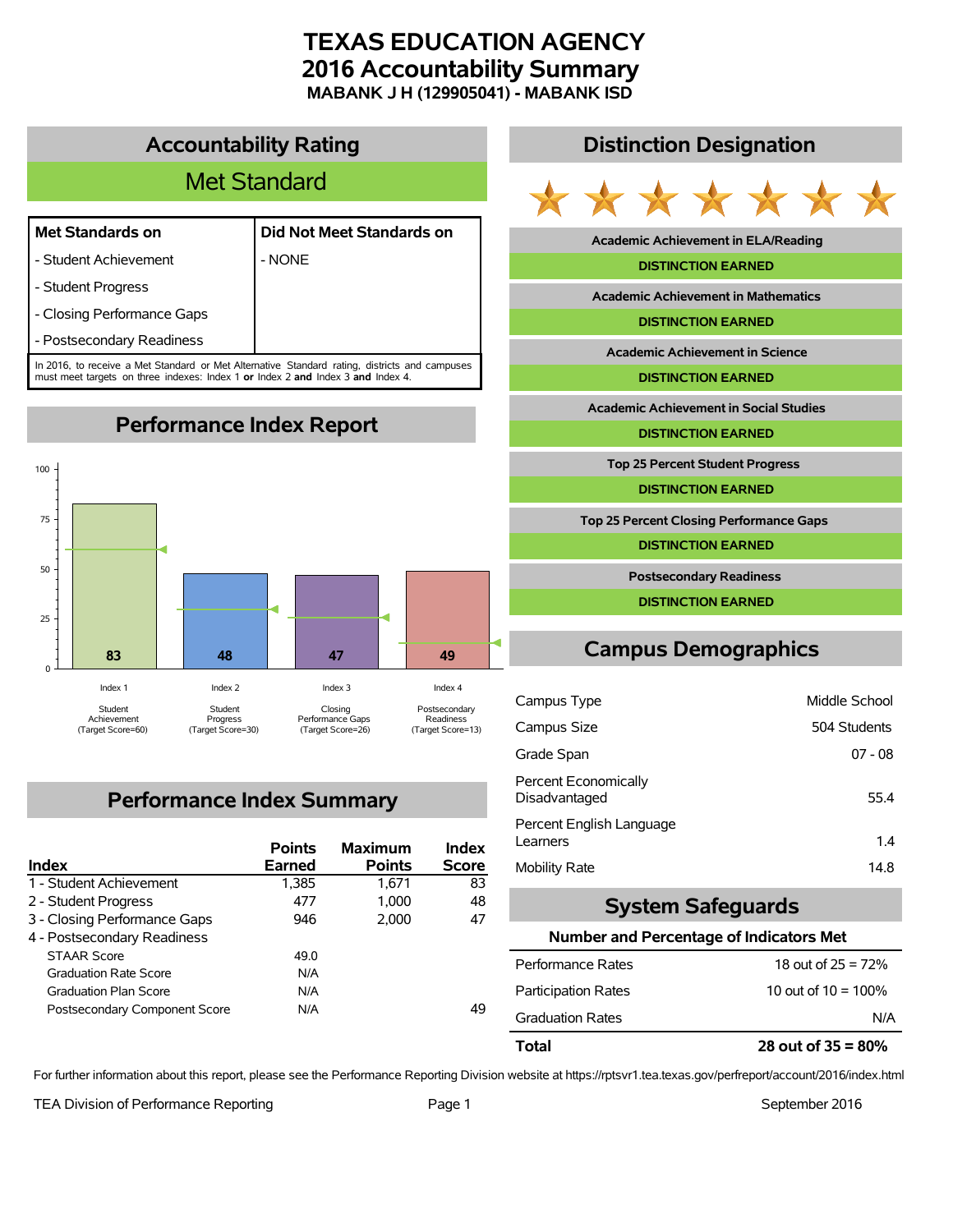# **TEXAS EDUCATION AGENCY 2016 Index 1: Student Achievement Calculation Report MABANK J H (129905041) - MABANK ISD**

|                                     |         |                    |         |                |                |       | % Level II          |               |
|-------------------------------------|---------|--------------------|---------|----------------|----------------|-------|---------------------|---------------|
|                                     |         |                    |         |                | <b>Social</b>  |       | <b>Satisfactory</b> | Index         |
|                                     | Reading | <b>Mathematics</b> | Writing | <b>Science</b> | <b>Studies</b> | Total | <b>Standard</b>     | <b>Points</b> |
| # at Level II Satisfactory Standard | 413     | 422                | 165     | 211            | 174            | ,385  |                     |               |
| <b>Total Tests</b>                  | 476     | 475                | 226     | 247            | 247            | .671  | 83                  | 83            |
| Index 1 Score (Target $= 60$ )      |         |                    |         |                |                |       |                     | 83            |

\* Indicates results are masked due to small numbers to protect student confidentiality.

- Indicates there are no students in the subject.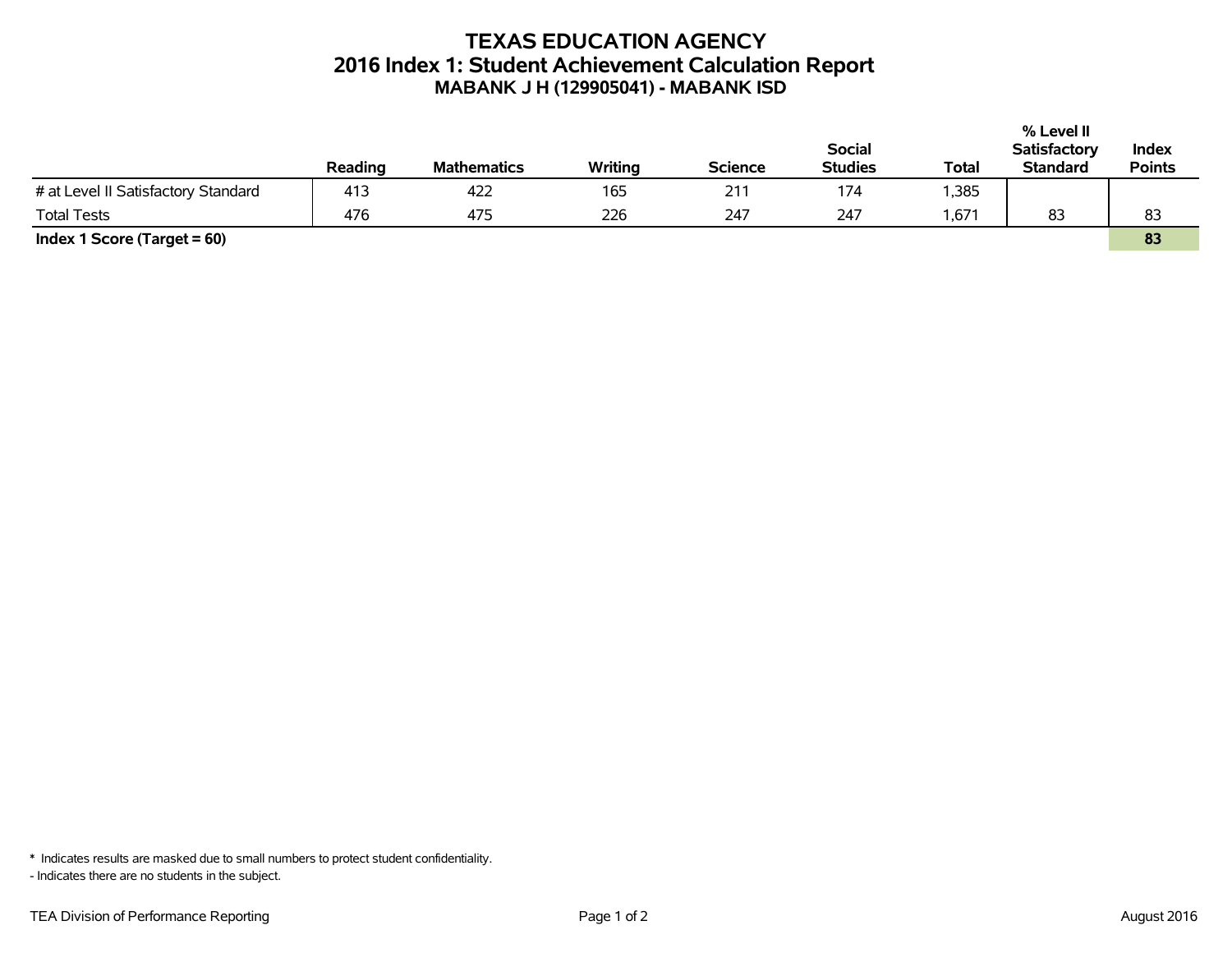# **TEXAS EDUCATION AGENCY 2016 Index 1: Student Achievement Data Table MABANK J H (129905041) - MABANK ISD**

|                                                        |                 |                  |                 |       |          |        |                          | Two or      |                |               |            |
|--------------------------------------------------------|-----------------|------------------|-----------------|-------|----------|--------|--------------------------|-------------|----------------|---------------|------------|
|                                                        | All             | African          |                 |       | American |        | <b>Pacific</b>           | <b>More</b> | <b>Special</b> | Econ          |            |
|                                                        | <b>Students</b> | American         | <b>Hispanic</b> | White | Indian   | Asian  | <b>Islander</b>          | Races       | Ed             | <b>Disadv</b> | <b>ELL</b> |
| 2016 STAAR Performance                                 |                 |                  |                 |       |          |        |                          |             |                |               |            |
| <b>All Subjects</b>                                    |                 |                  |                 |       |          |        |                          |             |                |               |            |
| Percent of Tests                                       |                 |                  |                 |       |          |        |                          |             |                |               |            |
| % at Level II Satisfactory Standard                    | 83%             | 64%              | 82%             | 83%   | 88%      | 100%   | $\overline{\phantom{a}}$ | 81%         | 44%            | 77%           | 79%        |
| Number of Tests                                        |                 |                  |                 |       |          |        |                          |             |                |               |            |
| # at Level II Satisfactory Standard                    | 1,385           | 18               | 220             | 1,076 | 7        | 16     | $\overline{\phantom{a}}$ | 48          | 98             | 751           | 11         |
| <b>Total Tests</b>                                     | 1,671           | 28               | 268             | 1,292 | 8        | 16     |                          | 59          | 225            | 978           | 14         |
| Reading<br>Percent of Tests                            |                 |                  |                 |       |          |        |                          |             |                |               |            |
| % at Level II Satisfactory Standard                    | 87%             | 75%              | 90%             | 86%   | $\ast$   | $\ast$ | $\sim$                   | 88%         | 52%            | 83%           | $\ast$     |
| Number of Tests                                        |                 |                  |                 |       |          |        |                          |             |                |               |            |
| # at Level II Satisfactory Standard                    | 413             | 6                | 69              | 318   | $\ast$   | $\ast$ |                          | 14          | 33             | 230           | $\ast$     |
| <b>Total Tests</b>                                     | 476             | 8                | 77              | 369   | $\ast$   | $\ast$ |                          | 16          | 63             | 277           |            |
|                                                        |                 |                  |                 |       |          |        |                          |             |                |               |            |
| <b>Mathematics</b>                                     |                 |                  |                 |       |          |        |                          |             |                |               |            |
| Percent of Tests                                       |                 |                  |                 |       | $\ast$   | $\ast$ |                          |             |                |               |            |
| % at Level II Satisfactory Standard                    | 89%             | 63%              | 89%             | 89%   |          |        | $\overline{\phantom{a}}$ | 81%         | 59%            | 85%           |            |
| Number of Tests<br># at Level II Satisfactory Standard | 422             | 5                | 68              | 330   | $\ast$   | $\ast$ |                          | 13          | 37             | 235           |            |
| <b>Total Tests</b>                                     | 475             | $\boldsymbol{8}$ | 76              | 369   | $\ast$   | $\ast$ |                          | 16          | 63             | 276           |            |
|                                                        |                 |                  |                 |       |          |        |                          |             |                |               |            |
| Writing                                                |                 |                  |                 |       |          |        |                          |             |                |               |            |
| Percent of Tests                                       |                 |                  |                 |       |          |        |                          |             |                |               |            |
| % at Level II Satisfactory Standard                    | 73%             | $\ast$           | 77%             | 73%   |          |        |                          | ∗           | 30%            | 64%           |            |
| Number of Tests                                        |                 |                  |                 |       |          |        |                          |             |                |               |            |
| # at Level II Satisfactory Standard                    | 165             | $\ast$           | 27              | 132   |          |        |                          | $\ast$      | 8              | 82            |            |
| <b>Total Tests</b>                                     | 226             | $\ast$           | 35              | 182   |          |        |                          | $\ast$      | 27             | 129           |            |
| <b>Science</b>                                         |                 |                  |                 |       |          |        |                          |             |                |               |            |
| Percent of Tests                                       |                 |                  |                 |       |          |        |                          |             |                |               |            |
| % at Level II Satisfactory Standard                    | 85%             | $\ast$           | 83%             | 86%   | $\ast$   | $\ast$ |                          | 73%         | 39%            | 78%           |            |
| Number of Tests                                        |                 |                  |                 |       |          |        |                          |             |                |               |            |
| # at Level II Satisfactory Standard                    | 211             | $\ast$           | 33              | 160   | $\ast$   | $\ast$ |                          | $\bf 8$     | 14             | 116           |            |
| <b>Total Tests</b>                                     | 247             | $\ast$           | 40              | 186   | $\ast$   | $\ast$ |                          | 11          | 36             | 148           |            |
|                                                        |                 |                  |                 |       |          |        |                          |             |                |               |            |
| <b>Social Studies</b><br>Percent of Tests              |                 |                  |                 |       |          |        |                          |             |                |               |            |
| % at Level II Satisfactory Standard                    | 70%             | $\ast$           | 58%             | 73%   | $\ast$   | $\ast$ | $\overline{\phantom{a}}$ | 82%         | 17%            | 59%           |            |
| Number of Tests                                        |                 |                  |                 |       |          |        |                          |             |                |               |            |
| # at Level II Satisfactory Standard                    | 174             | $\ast$           | 23              | 136   | $\ast$   | $\ast$ |                          | 9           | 6              | 88            |            |
| <b>Total Tests</b>                                     | 247             | $\ast$           | 40              | 186   | $\ast$   | $\ast$ |                          | 11          | 36             | 148           |            |

\* Indicates results are masked due to small numbers to protect student confidentiality.

\*\* When only one racial/ethnic group is masked, then the second smallest racial/ethnic group is masked (regardless of size).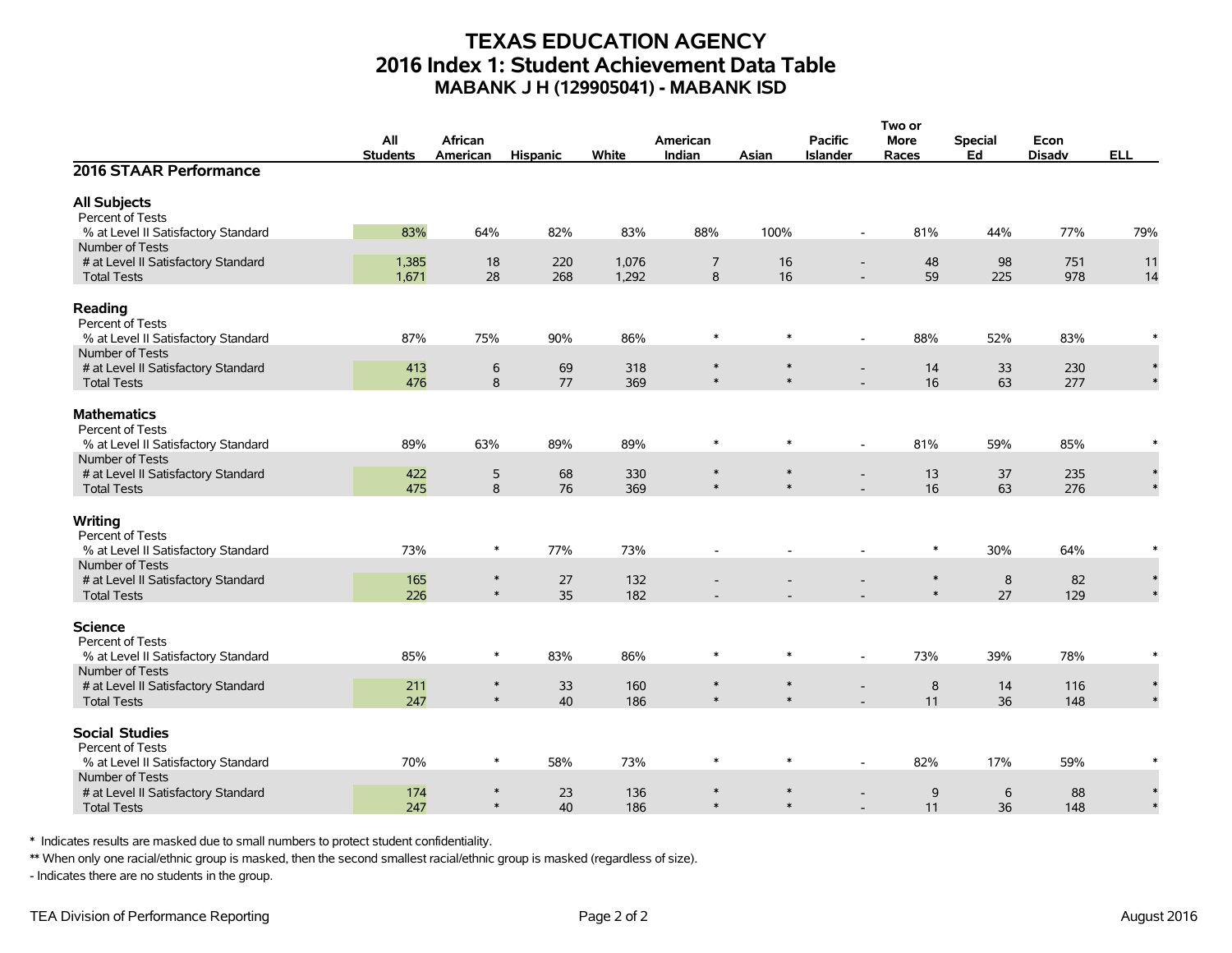# **TEXAS EDUCATION AGENCY 2016 Index 2: Student Progress Calculation Report MABANK J H (129905041) - MABANK ISD**

| <b>Overall Progress (All Subjects)</b> |                        |                     |          |       |                    |       |                                   | Two or               |                      | ELL                              |                               |                                 |
|----------------------------------------|------------------------|---------------------|----------|-------|--------------------|-------|-----------------------------------|----------------------|----------------------|----------------------------------|-------------------------------|---------------------------------|
| <b>STAAR Weighted Progress Rate</b>    | All<br><b>Students</b> | African<br>American | Hispanic | White | American<br>Indian | Asian | <b>Pacific</b><br><b>Islander</b> | <b>More</b><br>Races | <b>Special</b><br>Ed | (Current &<br><b>Monitored</b> ) | <b>Total</b><br><b>Points</b> | <b>Maximum</b><br><b>Points</b> |
| Number of Tests                        | 915                    |                     | 151      | 704   |                    |       |                                   | $\ast$               | 120                  |                                  |                               |                                 |
| # Met or Exceeded Progress             | 693                    |                     | 114      | 532   |                    |       |                                   | $\ast$               | 95                   |                                  |                               |                                 |
| # Exceeded Progress                    | 177                    |                     | 28       | 141   |                    |       |                                   | $\ast$               | 30                   |                                  |                               |                                 |
| % Met or Exceeded Progress             | 76                     |                     | 75       | 76    |                    |       |                                   | $\ast$               | 79                   |                                  |                               |                                 |
| % Exceeded Progress                    | 19                     |                     | 19       | 20    |                    |       |                                   | $\ast$               | 25                   |                                  |                               |                                 |
| Total                                  | 95                     |                     | 94       | 96    |                    |       |                                   | 88                   | 104                  |                                  | 477                           | 1000                            |
| Index 2 Score (Target $=$ 30)          |                        |                     |          |       |                    |       |                                   |                      |                      |                                  |                               | 48                              |

\* Indicates results are masked due to small numbers to protect student confidentiality.

\*\* When only one racial/ethnic group is masked, then the second smallest racial/ethnic group is masked (regardless of size).

Blank cells above represent student group indicators that do not meet the minimum size criteria.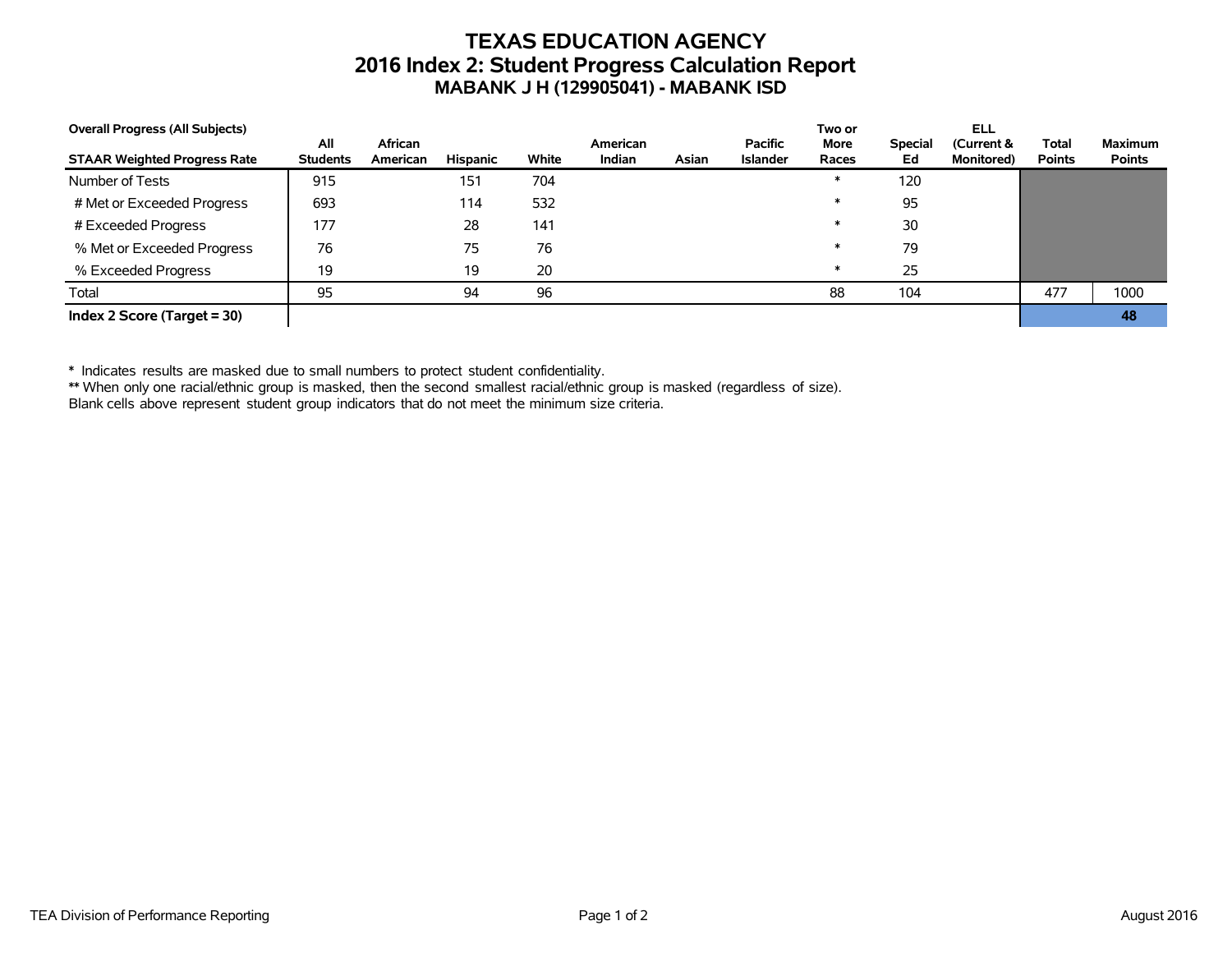## **TEXAS EDUCATION AGENCY 2016 Index 2: Student Progress Data Table MABANK J H (129905041) - MABANK ISD**

|                            |                 |          |                 |       |          |        |                 |                   |                | <b>ELL</b> |            |
|----------------------------|-----------------|----------|-----------------|-------|----------|--------|-----------------|-------------------|----------------|------------|------------|
|                            | All             | African  |                 |       | American |        | <b>Pacific</b>  | Two or            | <b>Special</b> | (Current & | <b>ELL</b> |
|                            | <b>Students</b> | American | <b>Hispanic</b> | White | Indian   | Asian  | <b>Islander</b> | <b>More Races</b> | Ed             | Monitored) | (Current)  |
| 2016 STAAR Performance     |                 |          |                 |       |          |        |                 |                   |                |            |            |
| <b>All Subjects</b>        |                 |          |                 |       |          |        |                 |                   |                |            |            |
| Number of Tests            | 915             |          | 151             | 704   | $\ast$   | $\ast$ |                 | $\star$           | 120            | 18         | $\ast$     |
| # Met or Exceeded Progress | 693             |          | 114             | 532   | $\ast$   | $\ast$ |                 | $\star$           | 95             | 16         | n/a        |
| # Exceeded Progress        | 177             |          | 28              | 141   | $\ast$   | $\ast$ |                 | $\star$           | 30             | 5          | n/a        |
| % Met or Exceeded Progress | 76%             |          | 75%             | 76%   | $\ast$   | $\ast$ |                 | $\star$           | 79%            | 89%        | n/a        |
| % Exceeded Progress        | 19%             |          | 19%             | 20%   | $\ast$   | $\ast$ |                 | $\star$           | 25%            | 28%        | n/a        |
| Reading                    |                 |          |                 |       |          |        |                 |                   |                |            |            |
| Number of Tests            | 458             |          | 76              | 352   | $\ast$   | $\ast$ |                 |                   | 60             | $\ast$     |            |
| # Met or Exceeded Progress | 326             | $\ast$   | 54              | 250   | $\ast$   | $\ast$ |                 | $\ast$            | 50             | $\ast$     | n/a        |
| # Exceeded Progress        | 106             | $\ast$   | 14              | 84    | $\ast$   | $\ast$ |                 | $\ast$            | 24             | ∗          | n/a        |
| % Met or Exceeded Progress | 71%             | $\ast$   | 71%             | 71%   | $\ast$   | $\ast$ |                 | $\ast$            | 83%            | $\ast$     | n/a        |
| % Exceeded Progress        | 23%             | $\ast$   | 18%             | 24%   | $\ast$   | $\ast$ |                 | $\ast$            | 40%            | $\ast$     | n/a        |
|                            |                 |          |                 |       |          |        |                 |                   |                |            |            |
| <b>Mathematics</b>         |                 |          |                 |       |          |        |                 |                   |                |            |            |
| Number of Tests            | 457             |          | 75              | 352   | $\ast$   |        |                 |                   | 60             |            |            |
| # Met or Exceeded Progress | 367             | $\ast$   | 60              | 282   | $\ast$   | $\ast$ |                 | $\ast$            | 45             | $\ast$     | n/a        |
| # Exceeded Progress        | 71              | $\ast$   | 14              | 57    | $\ast$   | $\ast$ |                 | $\ast$            | 6              | $\ast$     | n/a        |
| % Met or Exceeded Progress | 80%             | $\ast$   | 80%             | 80%   | $\ast$   | $\ast$ |                 | $\ast$            | 75%            | $\ast$     | n/a        |
| % Exceeded Progress        | 16%             | $\ast$   | 19%             | 16%   | $\ast$   | $\ast$ |                 | $\ast$            | 10%            |            | n/a        |
|                            |                 |          |                 |       |          |        |                 |                   |                |            |            |

\* Indicates results are masked due to small numbers to protect student confidentiality.

\*\* When only one racial/ethnic group is masked, then the second smallest racial/ethnic group is masked (regardless of size).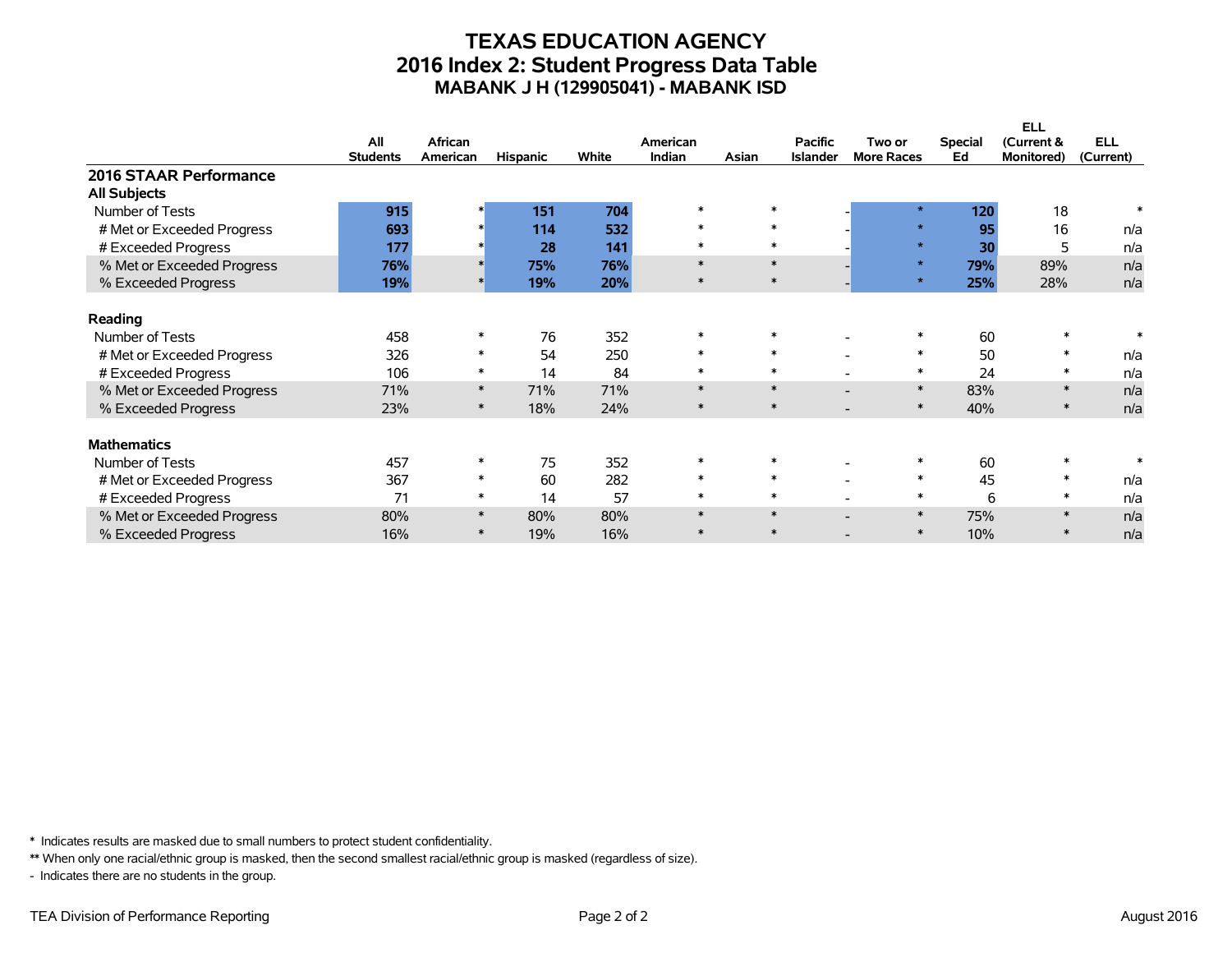## **TEXAS EDUCATION AGENCY 2016 Index 3: Closing Performance Gaps Calculation Report MABANK J H (129905041) - MABANK ISD**

#### **Overall Performance**

| <b>STAAR Weighted Performance Rate</b> | Econ<br><b>Disadv</b> | White | <b>Total</b><br><b>Points</b> | <b>Maximum</b><br><b>Points</b> |
|----------------------------------------|-----------------------|-------|-------------------------------|---------------------------------|
| Reading                                | 100                   | 112   | 212                           | 400                             |
| <b>Mathematics</b>                     | 98                    | 107   | 205                           | 400                             |
| Writing                                | 72                    | 86    | 158                           | 400                             |
| Science                                | 92                    | 110   | 202                           | 400                             |
| Social Studies                         | 75                    | 94    | 169                           | 400                             |
| Total                                  |                       |       | 946                           | 2000                            |
| Index 3 Score (Target $= 26$ )         |                       |       |                               | 47                              |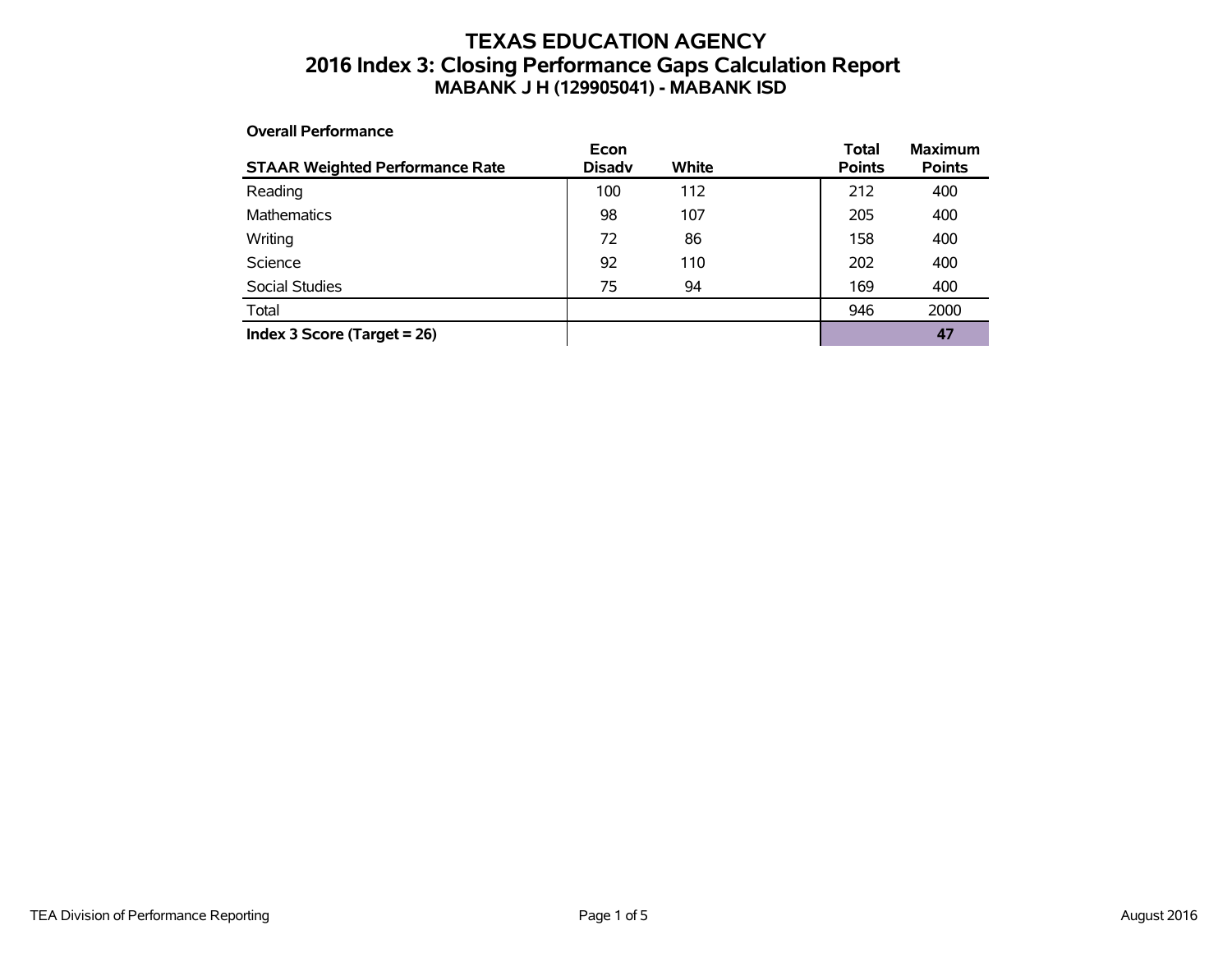## **TEXAS EDUCATION AGENCY 2016 Index 3: Closing Performance Gaps Calculation Report MABANK J H (129905041) - MABANK ISD**

**Reading Performance**

|                                          | Econ          |       | Total         | <b>Maximum</b> |
|------------------------------------------|---------------|-------|---------------|----------------|
| <b>STAAR Weighted Performance Rate</b>   | <b>Disadv</b> | White | <b>Points</b> | <b>Points</b>  |
| Number of Tests                          | 277           | 369   |               |                |
| # Level II Satisfactory Standard         | 230           | 318   |               |                |
| # Advanced Standard                      | 46            | 95    |               |                |
| % Level II Satisfactory Standard         | 83            | 86    |               |                |
| % Advanced Standard                      | 17            | 26    |               |                |
| <b>Reading Weighted Performance Rate</b> | 100           | 112   | 212           | 400            |

#### **Mathematics Performance**

|                                              | Econ          |       | <b>Total</b>  | <b>Maximum</b> |
|----------------------------------------------|---------------|-------|---------------|----------------|
| <b>STAAR Weighted Performance Rate</b>       | <b>Disadv</b> | White | <b>Points</b> | <b>Points</b>  |
| Number of Tests                              | 276           | 369   |               |                |
| # Level II Satisfactory Standard             | 235           | 330   |               |                |
| # Advanced Standard                          | 35            | 65    |               |                |
| % Level II Satisfactory Standard             | 85            | 89    |               |                |
| % Advanced Standard                          | 13            | 18    |               |                |
| <b>Mathematics Weighted Performance Rate</b> | 98            | 107   | 205           | 400            |

#### **Writing Performance**

|                                          | Econ          |       | <b>Total</b>  | <b>Maximum</b> |
|------------------------------------------|---------------|-------|---------------|----------------|
| <b>STAAR Weighted Performance Rate</b>   | <b>Disady</b> | White | <b>Points</b> | <b>Points</b>  |
| Number of Tests                          | 129           | 182   |               |                |
| # Level II Satisfactory Standard         | 82            | 132   |               |                |
| # Advanced Standard                      | 10            | 24    |               |                |
| % Level II Satisfactory Standard         | 64            | 73    |               |                |
| % Advanced Standard                      | 8             | 13    |               |                |
| <b>Writing Weighted Performance Rate</b> | 72            | 86    | 158           | 400            |

\* Indicates results are masked due to small numbers to protect student confidentiality.

\*\* When only one racial/ethnic group is masked, then the second smallest racial/ethnic group is masked (regardless of size).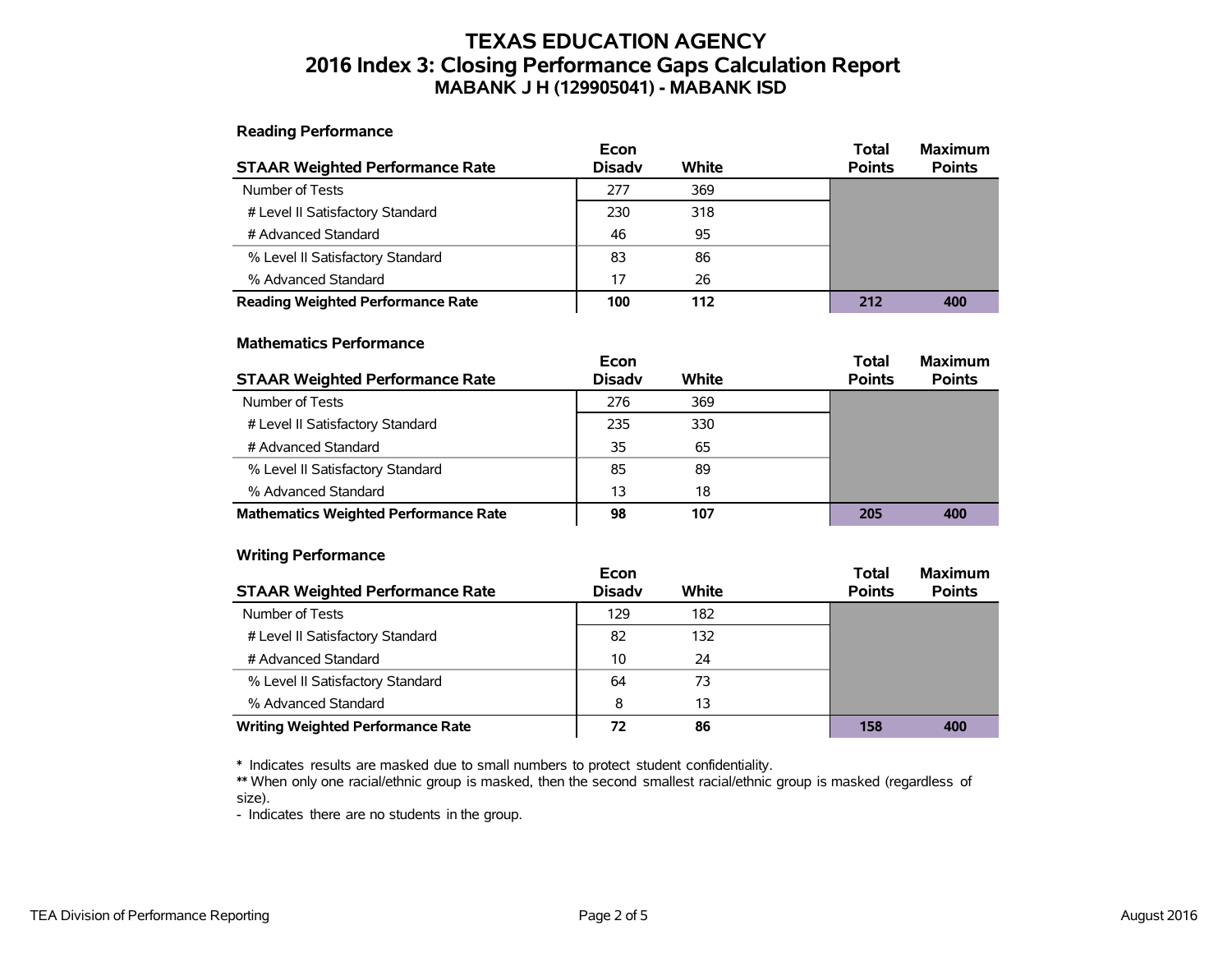## **TEXAS EDUCATION AGENCY 2016 Index 3: Closing Performance Gaps Calculation Report MABANK J H (129905041) - MABANK ISD**

#### **Science Performance**

|                                          | Econ          |       | Total         | <b>Maximum</b> |
|------------------------------------------|---------------|-------|---------------|----------------|
| <b>STAAR Weighted Performance Rate</b>   | <b>Disadv</b> | White | <b>Points</b> | <b>Points</b>  |
| Number of Tests                          | 148           | 186   |               |                |
| # Level II Satisfactory Standard         | 116           | 160   |               |                |
| # Advanced Standard                      | 21            | 45    |               |                |
| % Level II Satisfactory Standard         | 78            | 86    |               |                |
| % Advanced Standard                      | 14            | 24    |               |                |
| <b>Science Weighted Performance Rate</b> | 92            | 110   | 202           | 400            |

#### **Social Studies Performance**

|                                                 | Econ          |       | <b>Total</b>  | <b>Maximum</b> |
|-------------------------------------------------|---------------|-------|---------------|----------------|
| <b>STAAR Weighted Performance Rate</b>          | <b>Disadv</b> | White | <b>Points</b> | <b>Points</b>  |
| Number of Tests                                 | 148           | 186   |               |                |
| # Level II Satisfactory Standard                | 88            | 136   |               |                |
| # Advanced Standard                             | 24            | 39    |               |                |
| % Level II Satisfactory Standard                | 59            | 73    |               |                |
| % Advanced Standard                             | 16            | 21    |               |                |
| <b>Social Studies Weighted Performance Rate</b> | 75            | 94    | 169           | 400            |

\* Indicates results are masked due to small numbers to protect student confidentiality.

\*\* When only one racial/ethnic group is masked, then the second smallest racial/ethnic group is masked (regardless of size).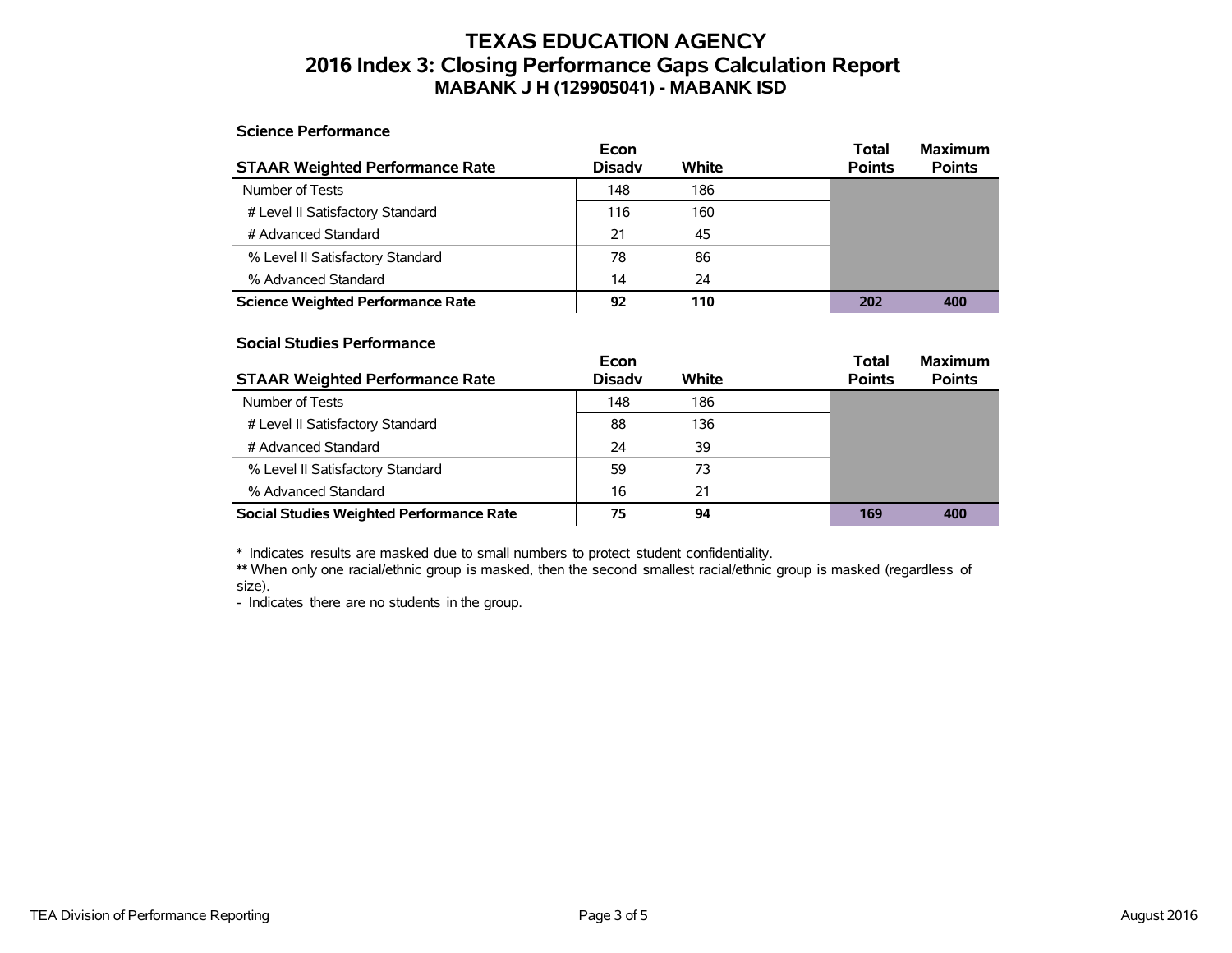## **TEXAS EDUCATION AGENCY 2016 Index 3: Closing Performance Gaps Data Table MABANK J H (129905041) - MABANK ISD**

|                                                                                        | <b>African</b><br>American | <b>Hispanic</b>                        | White      | American<br>Indian         | Asian                      | <b>Pacific</b><br><b>Islander</b> | Two or<br><b>More</b><br>Races |                       |
|----------------------------------------------------------------------------------------|----------------------------|----------------------------------------|------------|----------------------------|----------------------------|-----------------------------------|--------------------------------|-----------------------|
| 2015 STAAR Performance - Used for Determining Lowest Performing Racial/Ethnic Group(s) |                            |                                        |            |                            |                            |                                   |                                |                       |
| <b>All Subjects</b><br>Percent of Tests<br>% Phase-in Satisfactory Standard            | $\overline{\phantom{a}}$   | 81%                                    | 80%        |                            |                            |                                   |                                |                       |
| Number of Tests<br><b>Total Tests</b>                                                  | 45                         | 239                                    | 1.387      | $**$                       | 13                         | $\ast$                            | 69                             |                       |
| Reading                                                                                |                            |                                        |            |                            |                            |                                   |                                |                       |
| Number of Tests<br><b>Total Tests</b>                                                  | 13                         | 69                                     | 394        | $\ast$                     | $\ast$                     | $\ast$                            | 21                             |                       |
| <b>Mathematics</b>                                                                     |                            |                                        |            |                            |                            |                                   |                                |                       |
| Number of Tests<br><b>Total Tests</b>                                                  | 13                         | 68                                     | 392        | $\ast$                     | $\ast$                     | $\ast$                            | 20                             |                       |
|                                                                                        | African<br>American        | <b>Hispanic</b>                        | White      | American<br>Indian         | Asian                      | <b>Pacific</b><br><b>Islander</b> | Two or<br><b>More</b><br>Races | Econ<br><b>Disadv</b> |
| 2016 STAAR Performance                                                                 |                            |                                        |            |                            |                            |                                   |                                |                       |
| Reading<br>Percent of Tests                                                            |                            |                                        |            |                            |                            |                                   |                                |                       |
| % Level II Satisfactory Standard<br>% Advanced Standard                                |                            | 90%<br>*<br>$\ast$<br>17%              | 86%<br>26% | $\ast$<br>$\ast$           | $\ast$<br>$\ast$           |                                   |                                | 83%<br>17%            |
| Number of Tests<br># Level II Satisfactory Standard<br># Advanced Standard             |                            | 69<br>$\ast$<br>13<br>$\ast$<br>$\ast$ | 318<br>95  | $\ast$<br>$\ast$<br>$\ast$ | $\ast$<br>$\ast$<br>$\ast$ |                                   |                                | 230<br>46             |
| <b>Total Tests</b><br><b>Mathematics</b>                                               |                            | 77                                     | 369        |                            |                            |                                   |                                | 277                   |
| Percent of Tests<br>% Level II Satisfactory Standard<br>% Advanced Standard            |                            | 89%<br>$\ast$<br>17%<br>$\ast$         | 89%<br>18% | $\ast$<br>$\ast$           | $\ast$<br>$\ast$           |                                   |                                | 85%<br>13%            |
| Number of Tests<br># Level II Satisfactory Standard<br># Advanced Standard             |                            | 68<br>13                               | 330<br>65  | $\ast$                     | $\ast$                     |                                   |                                | 235<br>35             |
| <b>Total Tests</b>                                                                     |                            | $\ast$<br>76                           | 369        | $\ast$                     | $\ast$                     |                                   |                                | 276                   |

\* Indicates results are masked due to small numbers to protect student confidentiality.

\*\* When only one racial/ethnic group is masked, then the second smallest racial/ethnic group is masked (regardless of size).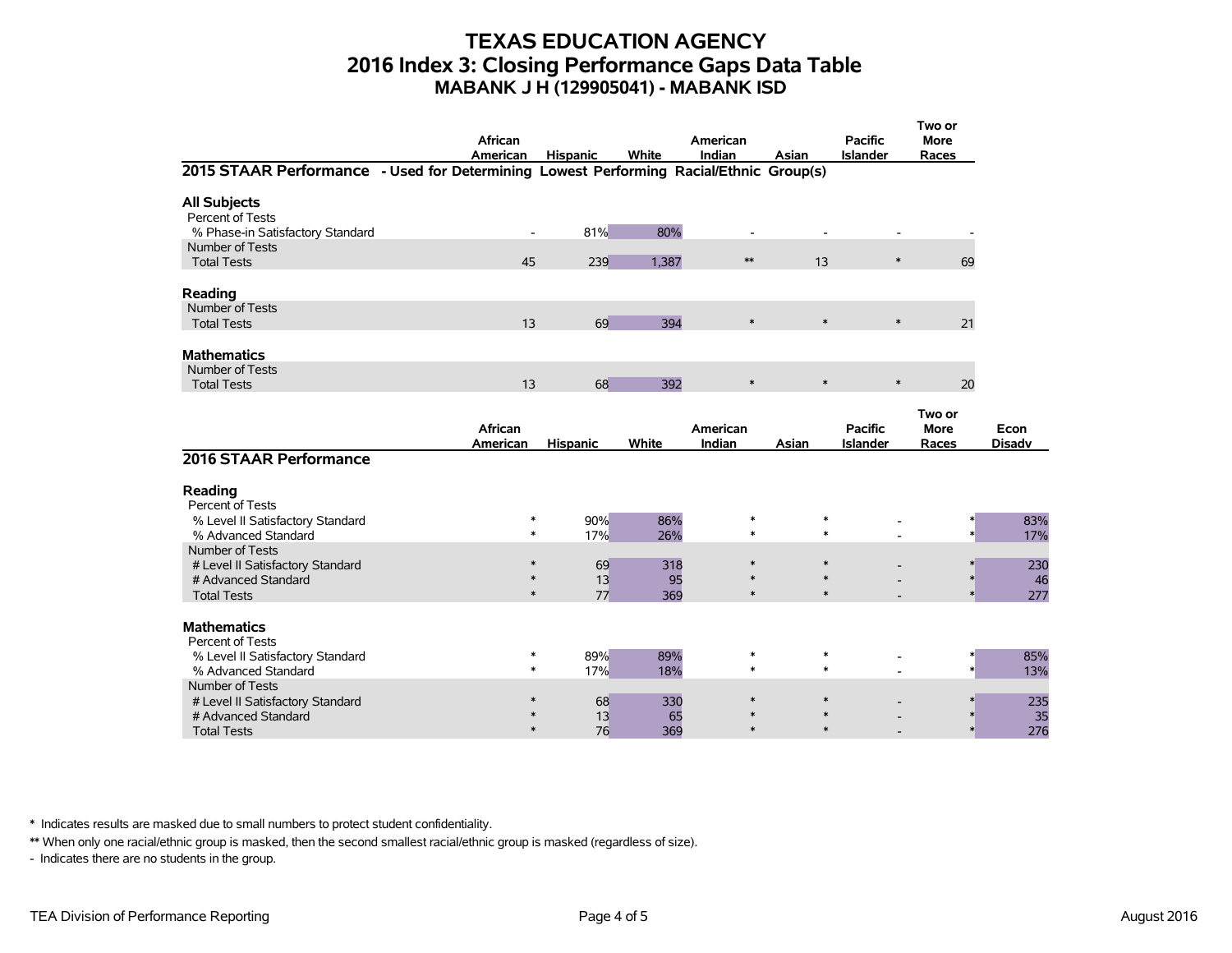## **TEXAS EDUCATION AGENCY 2016 Index 3: Closing Performance Gaps Data Table MABANK J H (129905041) - MABANK ISD**

|                                                                                                  | African<br>American        | <b>Hispanic</b> | White            | American<br>Indian         | Asian | <b>Pacific</b><br><b>Islander</b> | Two or<br><b>More</b><br>Races | Econ<br><b>Disadv</b> |
|--------------------------------------------------------------------------------------------------|----------------------------|-----------------|------------------|----------------------------|-------|-----------------------------------|--------------------------------|-----------------------|
| 2016 STAAR Performance                                                                           |                            |                 |                  |                            |       |                                   |                                |                       |
| <b>Writing</b><br>Percent of Tests                                                               |                            |                 |                  |                            |       |                                   |                                |                       |
| % Level II Satisfactory Standard<br>% Advanced Standard                                          | $\ast$<br>$\ast$           |                 | 73%<br>13%       |                            |       |                                   |                                | 64%<br>8%             |
| Number of Tests<br># Level II Satisfactory Standard<br># Advanced Standard<br><b>Total Tests</b> | $\ast$<br>$\ast$           | $\ast$          | 132<br>24<br>182 |                            |       |                                   |                                | 82<br>10<br>129       |
| <b>Science</b><br>Percent of Tests                                                               |                            |                 |                  |                            |       |                                   |                                |                       |
| % Level II Satisfactory Standard<br>% Advanced Standard                                          | ∗<br>$\ast$                | 83%<br>15%      | 86%<br>24%       | $\ast$<br>$\ast$           |       | $\ast$<br>$\ast$                  |                                | 78%<br>14%            |
| Number of Tests<br># Level II Satisfactory Standard<br># Advanced Standard<br><b>Total Tests</b> | $\ast$<br>$\ast$<br>$\ast$ | 33<br>6<br>40   | 160<br>45<br>186 | $\ast$<br>$\ast$<br>$\ast$ |       | $\ast$<br>$\ast$<br>$\ast$        | $\star$                        | 116<br>21<br>148      |
| <b>Social Studies</b><br>Percent of Tests                                                        |                            |                 |                  |                            |       |                                   |                                |                       |
| % Level II Satisfactory Standard<br>% Advanced Standard                                          | ∗<br>$\ast$                | 58%<br>25%      | 73%<br>21%       | $\ast$<br>$\ast$           |       | $\ast$<br>$\ast$                  |                                | 59%<br>16%            |
| Number of Tests<br># Level II Satisfactory Standard<br># Advanced Standard<br><b>Total Tests</b> | ∗<br>$\ast$<br>$\ast$      | 23<br>10<br>40  | 136<br>39<br>186 | $\ast$<br>$\ast$<br>$\ast$ |       | $\ast$<br>$\ast$<br>$\ast$        |                                | 88<br>24<br>148       |

\* Indicates results are masked due to small numbers to protect student confidentiality.

\*\* When only one racial/ethnic group is masked, then the second smallest racial/ethnic group is masked (regardless of size).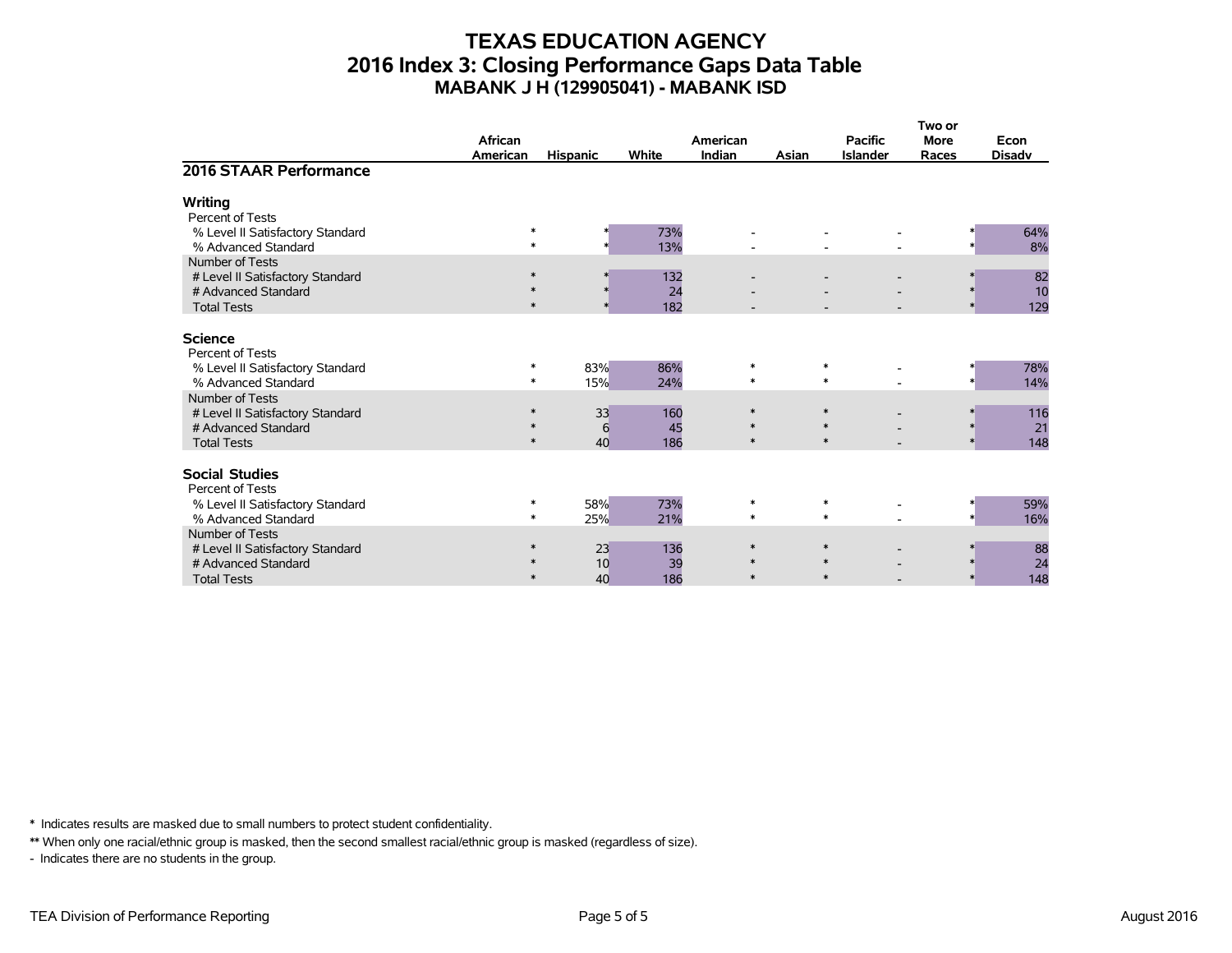# **TEXAS EDUCATION AGENCY 2016 Index 4: Postsecondary Readiness Calculation Report MABANK J H (129905041) - MABANK ISD**

|                                                               |                 |          |          | <b>Total</b>  |          |       |                 |                |                |            |               |               |
|---------------------------------------------------------------|-----------------|----------|----------|---------------|----------|-------|-----------------|----------------|----------------|------------|---------------|---------------|
| <b>Overall Performance</b>                                    | Score           |          | Weight   | <b>Points</b> |          |       |                 |                |                |            |               |               |
| <b>STAAR Postsecondary Readiness</b>                          | 49.0            |          | 100%     | 49.0          |          |       |                 |                |                |            |               |               |
| Index 4 Score (Target = 13)                                   |                 |          |          |               | 49       |       |                 |                |                |            |               |               |
|                                                               | All             | African  |          |               | American |       | <b>Pacific</b>  | Two or<br>More | <b>Special</b> |            | Total         | Max           |
| Indicator                                                     | <b>Students</b> | American | Hispanic | White         | Indian   | Asian | <b>Islander</b> | Races          | Ed             | <b>ELL</b> | <b>Points</b> | <b>Points</b> |
| <b>STAAR Postsecondary Readiness Standard</b>                 |                 |          |          |               |          |       |                 |                |                |            |               |               |
| <b>STAAR Postsecondary Readiness</b>                          | 52%             |          | 39%      | 56%           |          |       |                 |                |                |            | 147.0         | 300           |
| <b>STAAR Postsecondary Readiness</b><br><b>Standard Score</b> |                 |          |          |               |          |       |                 |                |                |            |               | 49.0          |

For more information on Index 4 calculations (annual dropout rate conversions or AEA bonus point calculations) see the 2016 Accountability Manual. Blank cells above represent student group indicators that do not meet the minimum size criteria.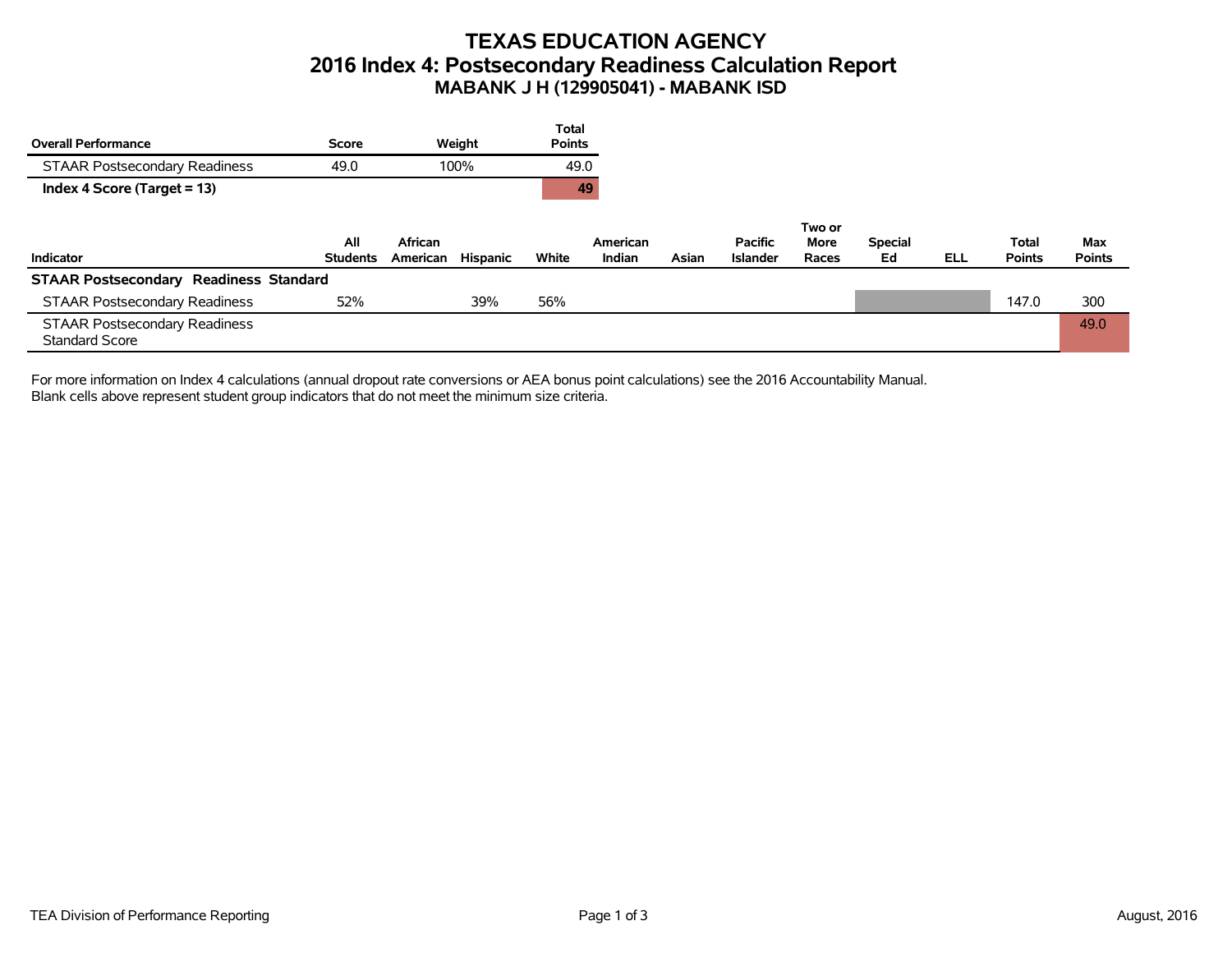## **TEXAS EDUCATION AGENCY 2016 Index 4: Postsecondary Readiness Data Table MABANK J H (129905041) - MABANK ISD**

|                                                                | All<br><b>Students</b> | African<br>American | <b>Hispanic</b> | White | American<br>Indian | Asian  | <b>Pacific</b><br><b>Islander</b> | Two or<br><b>More Races</b> | <b>Special</b><br>Ed | <b>ELL</b> |
|----------------------------------------------------------------|------------------------|---------------------|-----------------|-------|--------------------|--------|-----------------------------------|-----------------------------|----------------------|------------|
|                                                                |                        |                     |                 |       |                    |        |                                   |                             |                      |            |
| 2016 STAAR Postsecondary Readiness                             |                        |                     |                 |       |                    |        |                                   |                             |                      |            |
| % Meeting Postsecondary Readiness Standard                     | 52%                    | ∗                   | 39%             | 56%   | *                  | $\ast$ |                                   | 63%                         | n/a                  | n/a        |
| # Meeting Postsecondary Readiness Standard                     | 246                    | $\ast$              | 30              | 202   | $\ast$             | $\ast$ |                                   | 10                          | n/a                  | n/a        |
| <b>Total Students Tested</b>                                   | 469                    | $\ast$              | 76              | 362   | $\ast$             | $\ast$ |                                   | 16                          | n/a                  | n/a        |
| 4-Year Graduation Rate (Gr 9-12): Class of 2015                |                        |                     |                 |       |                    |        |                                   |                             |                      |            |
| % Graduated                                                    |                        |                     |                 |       |                    |        |                                   |                             |                      |            |
| # Graduated                                                    |                        |                     |                 |       |                    |        |                                   |                             |                      |            |
| <b>Total in Class</b>                                          |                        |                     |                 |       |                    |        |                                   |                             |                      |            |
|                                                                |                        |                     |                 |       |                    |        |                                   |                             |                      |            |
| 5-Year Extended Graduation Rate (Gr 9-12): Class of 2014       |                        |                     |                 |       |                    |        |                                   |                             |                      |            |
| % Graduated                                                    |                        |                     |                 |       |                    |        |                                   |                             |                      |            |
| # Graduated                                                    |                        |                     |                 |       |                    |        |                                   |                             |                      |            |
| <b>Total in Class</b>                                          |                        |                     |                 |       |                    |        |                                   |                             |                      |            |
| Annual Dropout Rate (Gr 9-12): SY 2014-15                      |                        |                     |                 |       |                    |        |                                   |                             |                      |            |
| % Dropped Out                                                  |                        |                     |                 |       |                    |        |                                   |                             |                      |            |
| # Dropped Out                                                  |                        |                     |                 |       |                    |        |                                   |                             |                      |            |
| # of Students                                                  |                        |                     |                 |       |                    |        |                                   |                             |                      |            |
|                                                                |                        |                     |                 |       |                    |        |                                   |                             |                      |            |
| Longitudinal RHSP/DAP Graduates: Class of 2015                 |                        |                     |                 |       |                    |        |                                   |                             |                      |            |
| % RHSP/DAP Graduates                                           |                        |                     |                 |       |                    |        |                                   |                             | n/a                  | n/a        |
| # RHSP/DAP Graduates                                           |                        |                     |                 |       |                    |        |                                   |                             | n/a                  | n/a        |
| # of Graduates                                                 |                        |                     |                 |       |                    |        |                                   | $\overline{\phantom{a}}$    | n/a                  | n/a        |
|                                                                |                        |                     |                 |       |                    |        |                                   |                             |                      |            |
| Longitudinal RHSP/DAP/FHSP-E/FHSP-DLA Graduates: Class of 2015 |                        |                     |                 |       |                    |        |                                   |                             |                      |            |
| % RHSP/DAP/FHSP-E/FHSP-DLA Graduates                           |                        |                     |                 |       |                    |        |                                   |                             | n/a                  | n/a        |
| # RHSP/DAP/FHSP-E/FHSP-DLA Graduates                           |                        |                     |                 |       |                    |        |                                   | $\overline{\phantom{a}}$    | n/a                  | n/a        |
| # of Graduates                                                 |                        |                     |                 |       |                    |        |                                   |                             | n/a                  | n/a        |

\* Indicates results are masked due to small numbers to protect student confidentiality.

\*\* When only one ethnic/race group is masked, then the second smallest ethnic/race group is masked (regardless of size).

- Indicates there are no students in the group.

n/a Indicates the student group is not applicable to Index 4.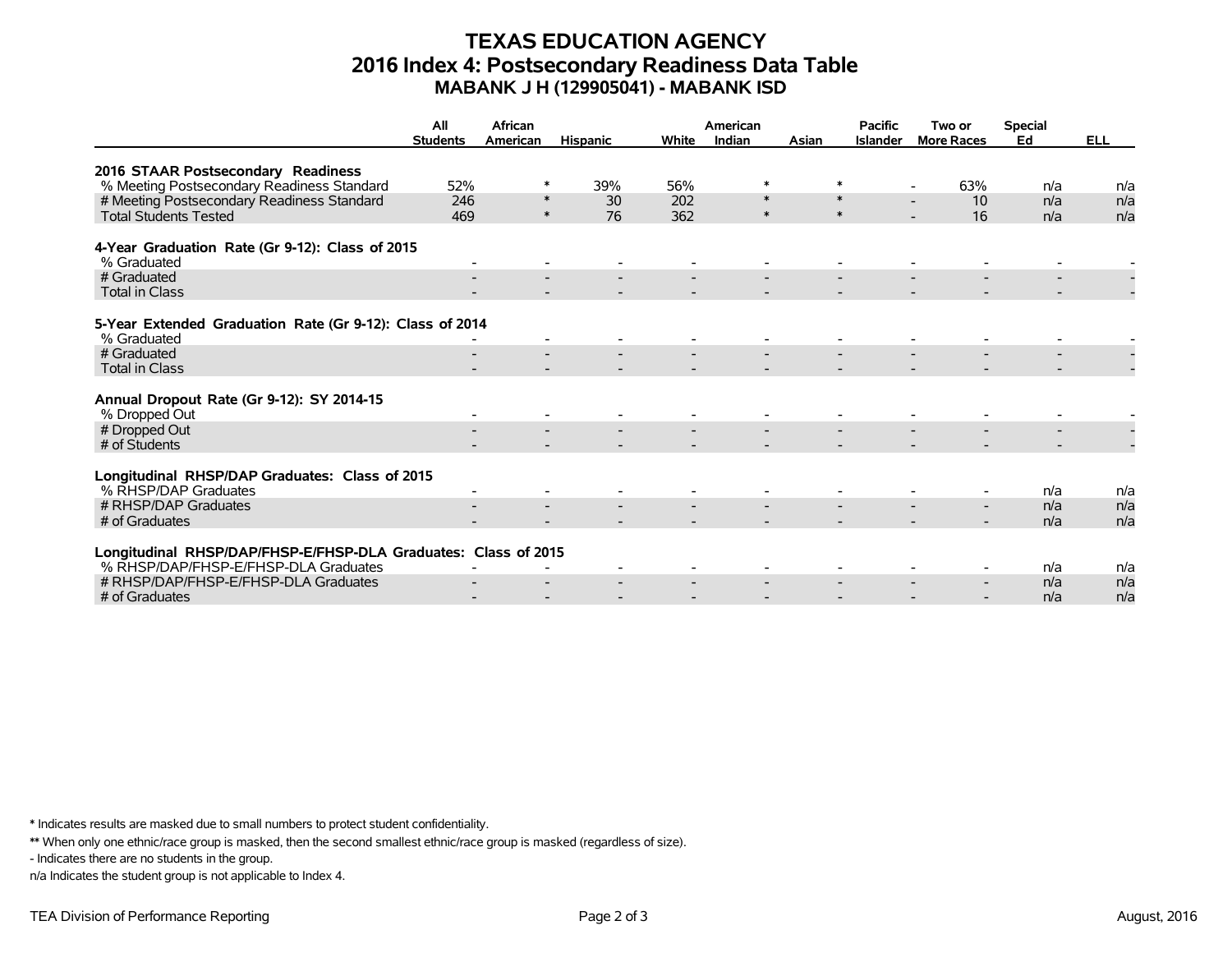## **TEXAS EDUCATION AGENCY 2016 Index 4: Postsecondary Readiness Data Table MABANK J H (129905041) - MABANK ISD**

|                                                       | All             | African                                              |                          |                          | American                 |                          | <b>Pacific</b>           | Two or                                               | <b>Special</b> |      |
|-------------------------------------------------------|-----------------|------------------------------------------------------|--------------------------|--------------------------|--------------------------|--------------------------|--------------------------|------------------------------------------------------|----------------|------|
|                                                       | <b>Students</b> | American                                             | <b>Hispanic</b>          | White                    | Indian                   | Asian                    | <b>Islander</b>          | <b>More Races</b>                                    | Ed             | ELL. |
|                                                       |                 |                                                      |                          |                          |                          |                          |                          |                                                      |                |      |
| Annual RHSP/DAP Graduates: SY 2014-15                 |                 |                                                      |                          |                          |                          |                          |                          |                                                      |                |      |
| % RHSP/DAP Graduates                                  |                 | $\overline{\phantom{a}}$                             |                          |                          | $\overline{\phantom{0}}$ |                          | $\overline{\phantom{0}}$ |                                                      | n/a            | n/a  |
| # RHSP/DAP Graduates                                  |                 | $\overline{\phantom{0}}$<br>$\overline{\phantom{0}}$ | $\overline{\phantom{0}}$ | $\overline{\phantom{0}}$ | $\overline{\phantom{0}}$ |                          | $\overline{\phantom{0}}$ | $\overline{\phantom{0}}$<br>$\overline{\phantom{0}}$ | n/a            | n/a  |
| # of Graduates                                        |                 | $\overline{\phantom{a}}$                             |                          |                          | $\overline{\phantom{a}}$ | $\overline{\phantom{a}}$ |                          | $\overline{\phantom{a}}$                             | n/a            | n/a  |
|                                                       |                 |                                                      |                          |                          |                          |                          |                          |                                                      |                |      |
| Annual RHSP/DAP/FHSP-E/FHSP-DLA Graduates: SY 2014-15 |                 |                                                      |                          |                          |                          |                          |                          |                                                      |                |      |
| % RHSP/DAP/FHSP-E/FHSP-DLA Graduates                  |                 | $\overline{\phantom{a}}$<br>$\overline{\phantom{0}}$ |                          |                          | $\overline{\phantom{0}}$ |                          | $\overline{\phantom{0}}$ |                                                      | n/a            | n/a  |
| # RHSP/DAP/FHSP-E/FHSP-DLA Graduates                  |                 | $\overline{\phantom{0}}$<br>$\overline{\phantom{0}}$ | $\overline{\phantom{0}}$ | $\overline{\phantom{0}}$ | $\overline{\phantom{0}}$ |                          | $\overline{\phantom{0}}$ | $\overline{\phantom{0}}$<br>$\overline{\phantom{0}}$ | n/a            | n/a  |
| # of Graduates                                        |                 | $\overline{\phantom{a}}$<br>$\overline{\phantom{0}}$ |                          | $\overline{\phantom{0}}$ | $\overline{\phantom{0}}$ |                          | $\overline{\phantom{0}}$ | $\overline{\phantom{0}}$<br>-                        | n/a            | n/a  |
|                                                       |                 |                                                      |                          |                          |                          |                          |                          |                                                      |                |      |
| College and Career Readiness: SY 2014-15              |                 |                                                      |                          |                          |                          |                          |                          |                                                      |                |      |
| % College and Career Ready Graduates                  |                 | $\overline{\phantom{0}}$                             |                          |                          | $\overline{\phantom{0}}$ |                          | $\overline{\phantom{0}}$ |                                                      | n/a            | n/a  |
| # College and Career Ready Graduates                  |                 | $\overline{\phantom{0}}$<br>$\overline{\phantom{0}}$ | $\overline{\phantom{0}}$ | $\overline{\phantom{0}}$ | $\overline{\phantom{0}}$ |                          | $\overline{\phantom{0}}$ | $\overline{\phantom{0}}$<br>$\overline{\phantom{0}}$ | n/a            | n/a  |
| # of Graduates                                        |                 |                                                      |                          |                          |                          |                          |                          |                                                      | n/a            | n/a  |

\* Indicates results are masked due to small numbers to protect student confidentiality.

\*\* When only one ethnic/race group is masked, then the second smallest ethnic/race group is masked (regardless of size).

- Indicates there are no students in the group.

n/a Indicates the student group is not applicable to Index 4.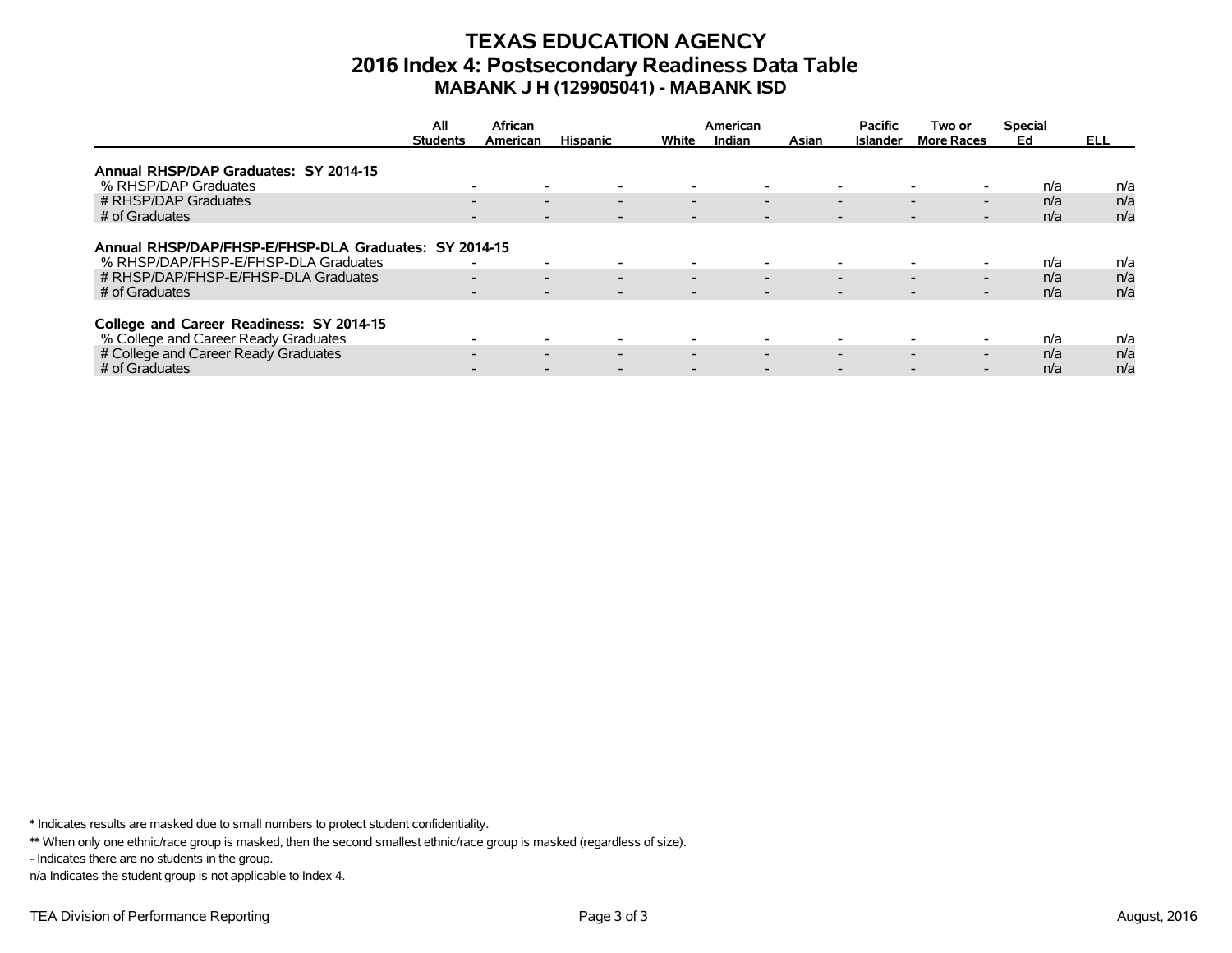#### **TEXAS EDUCATION AGENCY 2016 System Safeguards - Status Report MABANK J H (129905041) - MABANK ISD**

|                                                                                      |                        |                              |     |           |                    |       |                                   | Two or               |                       |                      | <b>ELL</b>               |         |                          |                          | Percent of                      |
|--------------------------------------------------------------------------------------|------------------------|------------------------------|-----|-----------|--------------------|-------|-----------------------------------|----------------------|-----------------------|----------------------|--------------------------|---------|--------------------------|--------------------------|---------------------------------|
|                                                                                      | All<br><b>Students</b> | African<br>American Hispanic |     | White     | American<br>Indian | Asian | <b>Pacific</b><br><b>Islander</b> | <b>More</b><br>Races | Econ<br><b>Disadv</b> | <b>Special</b><br>Ed | (Current &<br>Monitored) | $ELL +$ | <b>Total</b><br>Met      | <b>Total</b><br>Eligible | Eligible<br><b>Measures Met</b> |
| <b>Performance Status - State</b>                                                    |                        |                              |     |           |                    |       |                                   |                      |                       |                      |                          |         |                          |                          |                                 |
| <b>State Target</b>                                                                  | 60%                    | 60%                          | 60% | 60%       | 60%                | 60%   | 60%                               | 60%                  | 60%                   | 60%                  | 60%                      |         |                          |                          |                                 |
| Reading                                                                              | Y                      |                              | Y   | Υ         |                    |       |                                   |                      | Y                     | N                    |                          |         | $\overline{4}$           | 5                        | 80                              |
| Mathematics                                                                          | Υ                      |                              | Y   | Υ         |                    |       |                                   |                      | Y                     | N                    |                          |         | $\Delta$                 | 5                        | 80                              |
| Writing                                                                              | Y                      |                              | Y   | Y         |                    |       |                                   |                      | Υ                     | N                    |                          |         | $\boldsymbol{\varDelta}$ | 5                        | 80                              |
| Science                                                                              | Y                      |                              | Y   | Y         |                    |       |                                   |                      | Y                     | ${\sf N}$            |                          |         | $\overline{4}$           | 5                        | 80                              |
| <b>Social Studies</b>                                                                | Y                      |                              | N   | Y         |                    |       |                                   |                      | N                     | N                    |                          |         | $\overline{2}$           | 5                        | 40                              |
| <b>Total</b>                                                                         |                        |                              |     |           |                    |       |                                   |                      |                       |                      |                          |         | 18                       | 25                       | 72                              |
| <b>Performance Status - Federal</b>                                                  |                        |                              |     |           |                    |       |                                   |                      |                       |                      |                          |         |                          |                          |                                 |
| <b>Federal Target</b>                                                                | 87%                    | 87%                          | 87% | 87%       |                    |       |                                   |                      | 87%                   | 87%                  | 87%                      |         |                          |                          |                                 |
| Reading                                                                              | Y                      |                              | Y   | ${\sf N}$ | n/a                | n/a   | n/a                               | n/a                  | ${\sf N}$             | N                    |                          | n/a     |                          |                          |                                 |
| Mathematics                                                                          | Y                      |                              | Y   | Y         | n/a                | n/a   | n/a                               | n/a                  | $\mathsf{N}$          | $\mathsf{N}$         |                          | n/a     |                          |                          |                                 |
| <b>Participation Status</b>                                                          |                        |                              |     |           |                    |       |                                   |                      |                       |                      |                          |         |                          |                          |                                 |
| Target                                                                               | 95%                    | 95%                          | 95% | 95%       | 95%                | 95%   | 95%                               | 95%                  | 95%                   | 95%                  |                          | 95%     |                          |                          |                                 |
| Reading                                                                              | Y                      |                              | Y   | Υ         |                    |       |                                   |                      | Υ                     | Υ                    |                          |         | 5                        | 5                        | 100                             |
| Mathematics                                                                          | Y                      |                              | Y   | Y         |                    |       |                                   |                      | Y                     | Y                    |                          |         | 5                        | 5                        | 100                             |
| <b>Total</b>                                                                         |                        |                              |     |           |                    |       |                                   |                      |                       |                      |                          |         | 10                       | 10                       | 100                             |
| Federal Graduation Status (Target: See Reason Codes)<br><b>Graduation Target Met</b> |                        |                              |     |           |                    |       |                                   |                      |                       |                      |                          |         | $\pmb{0}$                | $\mathsf 0$              |                                 |
| Reason Code ***                                                                      |                        |                              |     |           |                    |       |                                   |                      |                       |                      |                          |         |                          |                          |                                 |
| <b>Total</b>                                                                         |                        |                              |     |           |                    |       |                                   |                      |                       |                      |                          |         | $\mathbf 0$              | $\mathbf 0$              |                                 |
| District: Met Federal Limits on Alternative Assessments                              |                        |                              |     |           |                    |       |                                   |                      |                       |                      |                          |         |                          |                          |                                 |
| Reading                                                                              |                        |                              |     |           |                    |       |                                   |                      |                       |                      |                          |         |                          |                          |                                 |
| Alternate 1%                                                                         | n/a                    |                              |     |           |                    |       |                                   |                      |                       |                      |                          |         |                          |                          |                                 |
| Number Proficient                                                                    | n/a                    |                              |     |           |                    |       |                                   |                      |                       |                      |                          |         |                          |                          |                                 |
| <b>Total Federal Cap Limit</b>                                                       | n/a                    |                              |     |           |                    |       |                                   |                      |                       |                      |                          |         |                          |                          |                                 |
| Mathematics                                                                          |                        |                              |     |           |                    |       |                                   |                      |                       |                      |                          |         |                          |                          |                                 |
| Alternate 1%                                                                         | n/a                    |                              |     |           |                    |       |                                   |                      |                       |                      |                          |         |                          |                          |                                 |
| Number Proficient                                                                    | n/a                    |                              |     |           |                    |       |                                   |                      |                       |                      |                          |         |                          |                          |                                 |
| <b>Total Federal Cap Limit</b>                                                       | n/a                    |                              |     |           |                    |       |                                   |                      |                       |                      |                          |         |                          |                          |                                 |
| <b>Total</b>                                                                         |                        |                              |     |           |                    |       |                                   |                      |                       |                      |                          |         |                          |                          |                                 |
| <b>Overall Total</b>                                                                 |                        |                              |     |           |                    |       |                                   |                      |                       |                      |                          |         | 28                       | 35                       | 80                              |

+ Participation uses ELL (Current), Graduation uses ELL (Ever HS)

\*\*\* Federal Graduation Rate Reason Codes:

 $a =$  Graduation Rate Goal of 90% c = Safe Harbor Target of a 10% decrease in difference from the prior year rate and the Goal b = Four-year Graduation Rate Target of 90%  $b =$  Four-year Graduation Rate Target of 88%

Blank cells above represent student group indicators that do not meet the minimum size criteria.

n/a Indicates the student group is not applicable to System Safeguards.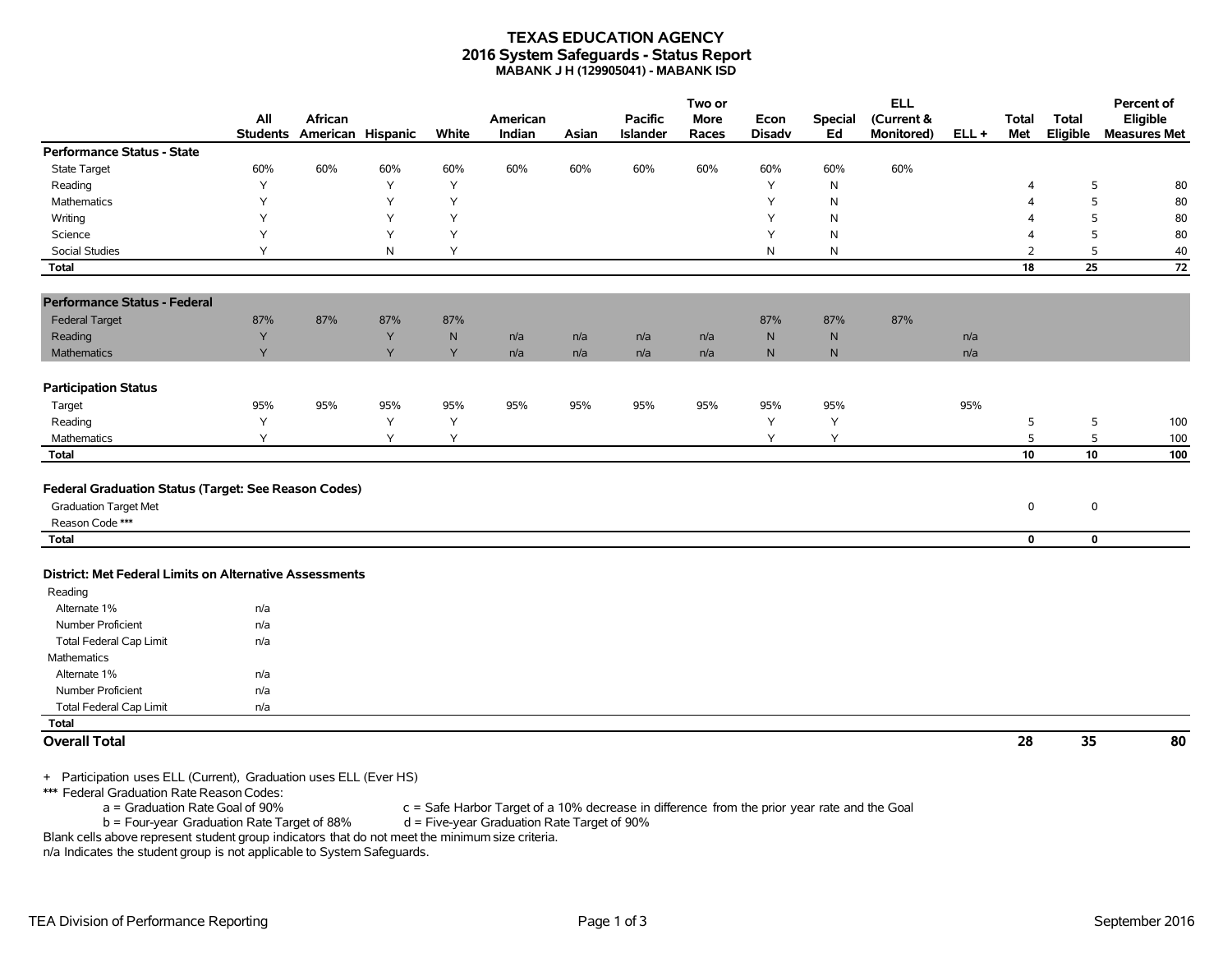#### **TEXAS EDUCATION AGENCY 2016 System Safeguards - Performance and Participation Data Table MABANK J H (129905041) - MABANK ISD**

|                                     |                 | African           |      |       |          |        |                          | Two or      |               |                | <b>ELL</b>        |            |
|-------------------------------------|-----------------|-------------------|------|-------|----------|--------|--------------------------|-------------|---------------|----------------|-------------------|------------|
|                                     | All             |                   |      |       | American |        | <b>Pacific</b>           | <b>More</b> | Econ          | <b>Special</b> | (Current &        | <b>ELL</b> |
|                                     | <b>Students</b> | American Hispanic |      | White | Indian   | Asian  | <b>Islander</b>          | Races       | <b>Disadv</b> | Ed             | <b>Monitored)</b> | (Current)  |
| <b>Performance Rates</b>            |                 |                   |      |       |          |        |                          |             |               |                |                   |            |
| Reading                             |                 |                   |      |       |          |        |                          |             |               |                |                   |            |
| # at Level II Satisfactory Standard | 413             | 6                 | 69   | 318   | $\ast$   | $\ast$ |                          | 14          | 230           | 33             | 9                 | n/a        |
| <b>Total Tests</b>                  | 476             | 8                 | 77   | 369   | $\ast$   | $\ast$ | ÷.                       | 16          | 277           | 63             | 9                 | $\ast$     |
| % at Level II Satisfactory Standard | 87%             | 75%               | 90%  | 86%   | $\ast$   | $\ast$ | ÷,                       | 88%         | 83%           | 52%            | 100%              | n/a        |
| <b>Mathematics</b>                  |                 |                   |      |       |          |        |                          |             |               |                |                   |            |
| # at Level II Satisfactory Standard | 422             | 5                 | 68   | 330   | $\ast$   | $\ast$ | ٠                        | 13          | 235           | 37             | 8                 | n/a        |
| <b>Total Tests</b>                  | 475             | 8                 | 76   | 369   | $\ast$   | $\ast$ | ÷,                       | 16          | 276           | 63             | 9                 | $\ast$     |
| % at Level II Satisfactory Standard | 89%             | 63%               | 89%  | 89%   | $\ast$   | $\ast$ |                          | 81%         | 85%           | 59%            | 89%               | n/a        |
| Writing                             |                 |                   |      |       |          |        |                          |             |               |                |                   |            |
| # at Level II Satisfactory Standard | 165             | $\ast$            | 27   | 132   |          |        |                          | $\ast$      | 82            | 8              | $\ast$            | n/a        |
| <b>Total Tests</b>                  | 226             | $\ast$            | 35   | 182   |          |        |                          | $\ast$      | 129           | 27             | $\ast$            | $\ast$     |
| % at Level II Satisfactory Standard | 73%             | $\ast$            | 77%  | 73%   |          |        |                          | $\ast$      | 64%           | 30%            | $\ast$            | n/a        |
| <b>Science</b>                      |                 |                   |      |       |          |        |                          |             |               |                |                   |            |
| # at Level II Satisfactory Standard | 211             | $\ast$            | 33   | 160   | $\ast$   | $\ast$ | ÷,                       | 8           | 116           | 14             | 6                 | n/a        |
| <b>Total Tests</b>                  | 247             | $\ast$            | 40   | 186   | $\ast$   | $\ast$ | ÷                        | 11          | 148           | 36             | $\overline{7}$    | $\ast$     |
| % at Level II Satisfactory Standard | 85%             | $\ast$            | 83%  | 86%   | $\ast$   | $\ast$ | ÷,                       | 73%         | 78%           | 39%            | 86%               | n/a        |
| <b>Social Studies</b>               |                 |                   |      |       |          |        |                          |             |               |                |                   |            |
| # at Level II Satisfactory Standard | 174             | $\ast$            | 23   | 136   | $\ast$   | $\ast$ |                          | 9           | 88            | 6              | $\ast$            | n/a        |
| <b>Total Tests</b>                  | 247             | $\ast$            | 40   | 186   | $\ast$   | $\ast$ |                          | 11          | 148           | 36             | $\ast$            | $\ast$     |
| % at Level II Satisfactory Standard | 70%             | $\ast$            | 58%  | 73%   | $\ast$   | $\ast$ | $\overline{\phantom{a}}$ | 82%         | 59%           | 17%            | $\ast$            | n/a        |
|                                     |                 |                   |      |       |          |        |                          |             |               |                |                   |            |
| <b>Participation Rates</b>          |                 |                   |      |       |          |        |                          |             |               |                |                   |            |
| Reading: 2015-2016 Assessments      |                 |                   |      |       |          |        |                          |             |               |                |                   |            |
| Number Participating                | 498             | 8                 | 82   | 385   | $\ast$   | $\ast$ | ٠                        | 16          | 297           | 65             | n/a               | 5          |
| <b>Total Students</b>               | 498             | 8                 | 82   | 385   | $\ast$   | $\ast$ | ÷,                       | 16          | 297           | 65             | n/a               | 5          |
| Participation Rate                  | 100%            | 100%              | 100% | 100%  | $\ast$   | $\ast$ | ÷.                       | 100%        | 100%          | 100%           | n/a               | 100%       |
| Mathematics: 2015-2016 Assessments  |                 |                   |      |       |          |        |                          |             |               |                |                   |            |
| Number Participating                | 497             | 8                 | 81   | 385   | $\ast$   | $\ast$ |                          | 16          | 296           | 65             | n/a               | 5          |
| <b>Total Students</b>               | 497             | 8                 | 81   | 385   | $\ast$   | $\ast$ | ٠                        | 16          | 296           | 65             | n/a               | 5          |
| Participation Rate                  | 100%            | 100%              | 100% | 100%  | $\ast$   | $\ast$ |                          | 100%        | 100%          | 100%           | n/a               | 100%       |

\* Indicates results are masked due to smallnumbers to protect student confidentiality.

\*\* When only one racial/ethnic group is masked, then the second smallest racial/ethnic group is masked (regardless of size).

- Indicates there are no students in the group.

n/a Indicates the student group is not applicable to System Safeguards.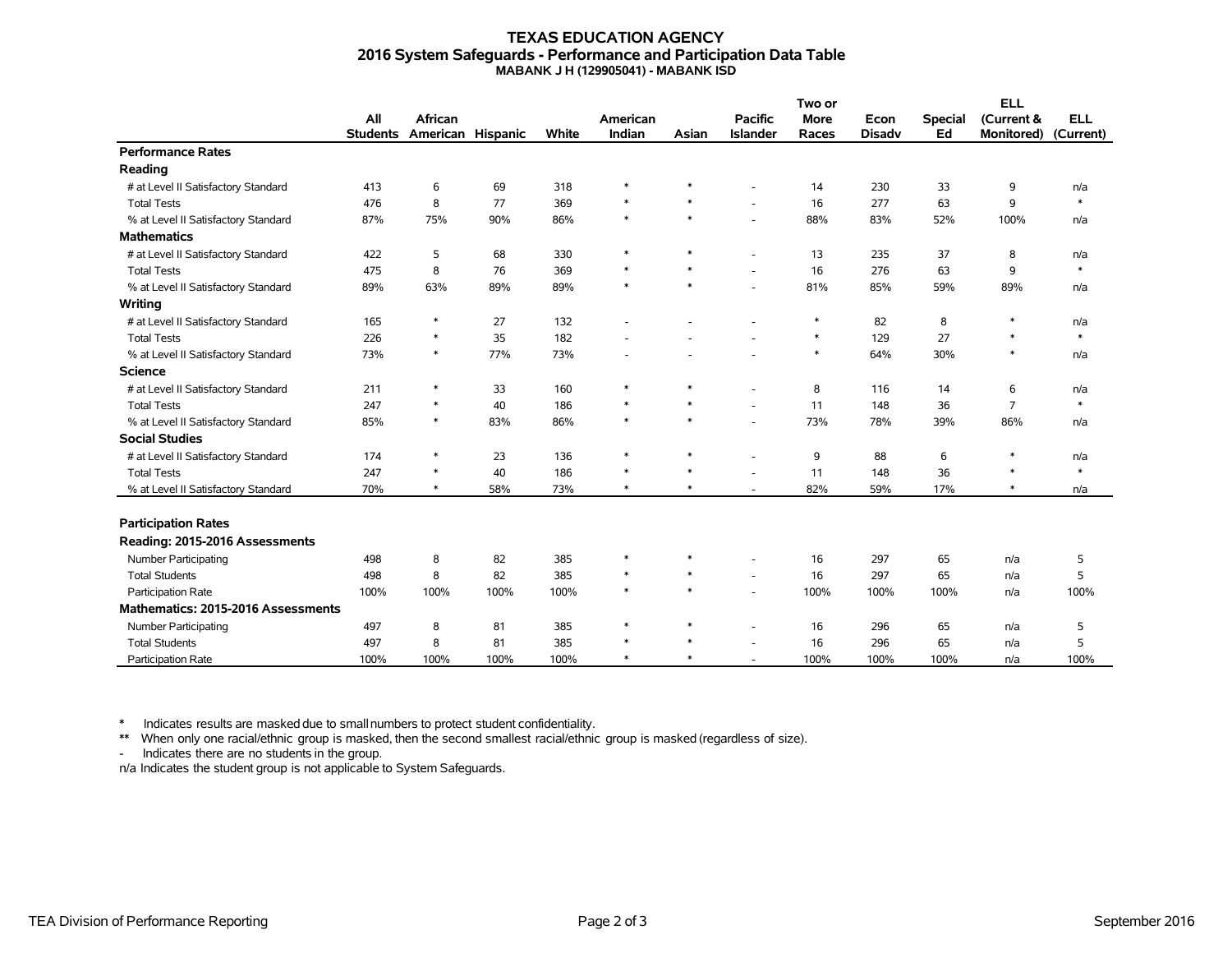#### **TEXAS EDUCATION AGENCY 2016 System Safeguards - Graduation and Federal Limits Data Table MABANK J H (129905041) - MABANK ISD**

|                                                                     |                 |                   |   |                          |          |       |                 | Two or                   |                          |                          |           |                          |
|---------------------------------------------------------------------|-----------------|-------------------|---|--------------------------|----------|-------|-----------------|--------------------------|--------------------------|--------------------------|-----------|--------------------------|
|                                                                     | All             | African           |   |                          | American |       | <b>Pacific</b>  | More                     | Econ                     | <b>Special</b>           | ELL       | <b>ELL</b>               |
|                                                                     | <b>Students</b> | American Hispanic |   | White                    | Indian   | Asian | <b>Islander</b> | Races                    | <b>Disady</b>            | Ed                       | (Ever HS) | (Current)                |
| <b>Federal Graduation Rates</b>                                     |                 |                   |   |                          |          |       |                 |                          |                          |                          |           |                          |
| 4-year Longitudinal Cohort Graduation Rate (Gr 9-12): Class of 2015 |                 |                   |   |                          |          |       |                 |                          |                          |                          |           |                          |
| Number Graduated                                                    |                 |                   |   |                          |          |       |                 |                          |                          |                          | ۰         | n/a                      |
| Total in Class                                                      |                 |                   | ٠ | $\overline{\phantom{a}}$ | ۰        |       |                 | $\overline{\phantom{a}}$ | $\overline{\phantom{a}}$ | $\overline{\phantom{a}}$ | ٠         | $\overline{\phantom{a}}$ |
| <b>Graduation Rate</b>                                              |                 |                   |   |                          |          |       |                 |                          |                          |                          |           | n/a                      |
| 4-year Longitudinal Cohort Graduation Rate (Gr 9-12): Class of 2014 |                 |                   |   |                          |          |       |                 |                          |                          |                          |           |                          |
| Number Graduated                                                    |                 |                   |   |                          |          |       |                 |                          |                          |                          | $\sim$    | n/a                      |
| Total in Class                                                      |                 |                   |   | $\overline{\phantom{a}}$ |          |       |                 |                          |                          |                          | -         | $\overline{\phantom{0}}$ |
| <b>Graduation Rate</b>                                              | -               |                   |   |                          |          |       |                 |                          |                          |                          | ۰         | n/a                      |
| 5-year Extended Graduation Rate (Gr 9-12): Class of 2014            |                 |                   |   |                          |          |       |                 |                          |                          |                          |           |                          |
| Number Graduated                                                    |                 |                   |   |                          |          |       |                 |                          |                          |                          |           | n/a                      |
| Total in Class                                                      | ۰               |                   | ۰ | $\overline{\phantom{a}}$ | ۰        |       |                 | $\overline{\phantom{a}}$ | $\sim$                   | $\overline{\phantom{a}}$ | ٠         | $\overline{\phantom{0}}$ |
| <b>Graduation Rate</b>                                              |                 |                   |   |                          |          |       |                 |                          |                          |                          |           | n/a                      |

#### **District: Met Federal Limits on Alternative Assessments**

| Reading                 |     |  |
|-------------------------|-----|--|
| Number Proficient       | n/a |  |
| Total Federal Cap Limit | n/a |  |
| <b>Mathematics</b>      |     |  |
| Number Proficient       | n/a |  |
| Total Federal Cap Limit | n/a |  |

\* Indicates results are masked due to smallnumbers to protect student confidentiality.

\*\* When only one racial/ethnic group is masked, then the second smallest racial/ethnic group is masked (regardless of size).

- Indicates there are no students in the group.

n/a Indicates the student group is not applicable to System Safeguards.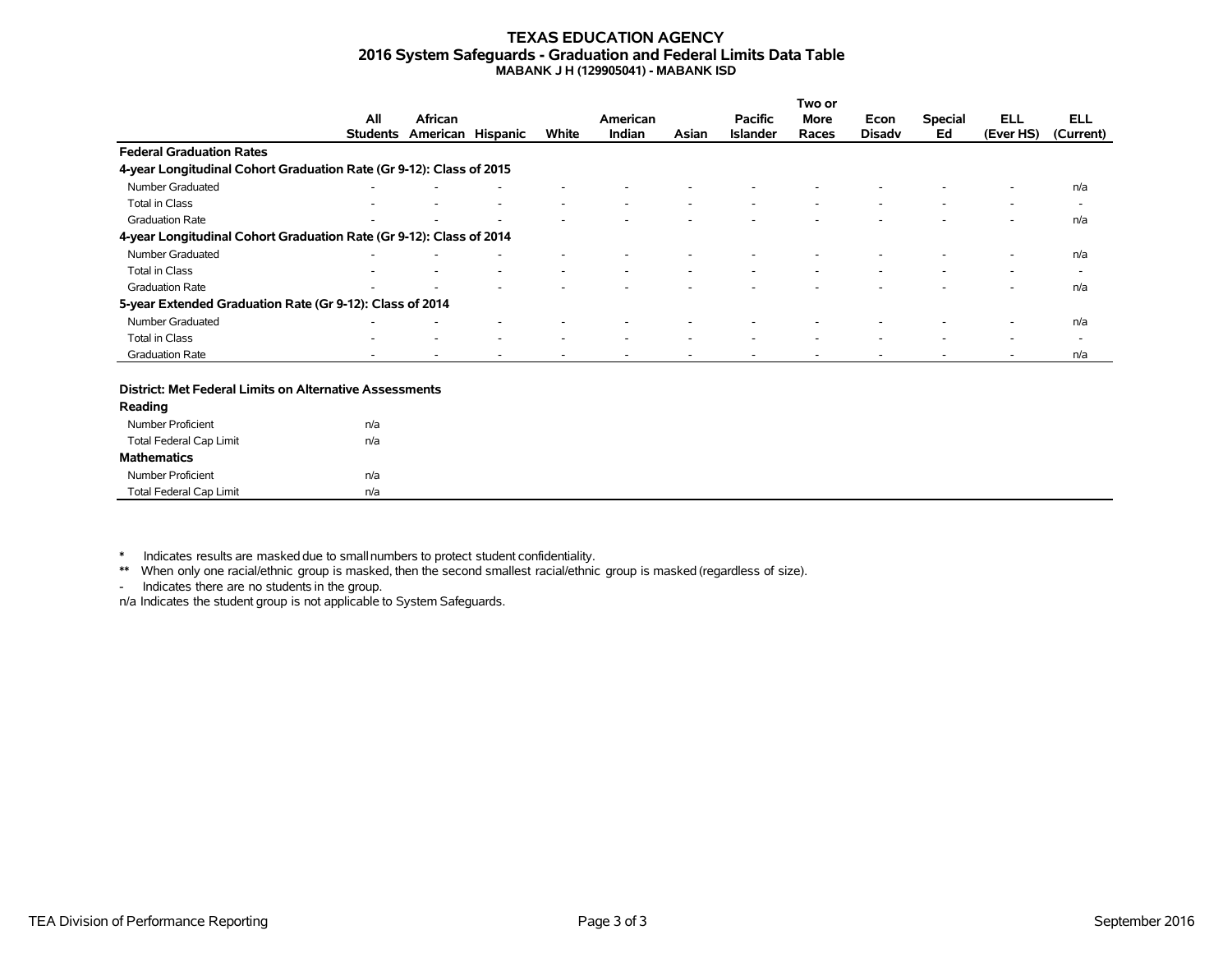### **TEXAS EDUCATION AGENCY 2016 Distinction Designation Summary - ELA/Reading MABANK J H (129905041) - MABANK ISD Campus Type: Middle School**

|                                                          | <b>Indicator</b> |                |
|----------------------------------------------------------|------------------|----------------|
| <b>Indicator</b>                                         | <b>Score</b>     | Quartile       |
| Attendance Rate                                          | 96.2%            | Q1             |
| Greater Than Expected Student Growth in ELA/Reading      | 23.0%            | Q1             |
| Grade 3 Reading Performance (Level III)                  |                  |                |
| Grade 4 Reading Performance (Level III)                  |                  |                |
| Grade 4 Writing Performance (Level III)                  |                  |                |
| Grade 5 Reading Performance (Level III)                  |                  |                |
| Grade 6 Reading Performance (Level III)                  |                  |                |
| Grade 7 Reading Performance (Level III)                  | 25.0%            | Q1             |
| Grade 7 Writing Performance (Level III)                  | 11.0%            | Q <sub>2</sub> |
| Grade 8 Reading Performance (Level III)                  | 23.0%            | Q <sub>1</sub> |
| EOC English I Performance (Level III)                    |                  |                |
| EOC English II Performance (Level III)                   |                  |                |
| AP/IB Examination Participation: ELA                     |                  |                |
| AP/IB Examination Performance: ELA                       |                  |                |
| <b>SAT/ACT Participation</b>                             |                  |                |
| <b>SAT Performance: ELA</b>                              |                  |                |
| <b>ACT Performance: ELA</b>                              |                  |                |
| Advanced/Dual-Credit Course Completion Rate: ELA/Reading |                  |                |
| <b>Total Indicators for ELA/Reading</b>                  |                  | 4 of 5         |
|                                                          |                  |                |

Distinction Campus Outcome: 4 of 5 eligible indicators in Q1 (Top Quartile)

#### 4 of  $5 = 80%$

Distinction Target: Middle School = 50% or higher

### **DISTINCTION EARNED**

Blank values for an indicator score occur if the indicator is not applicable to that campus or does not meet the minimum size of 10 students.

Blank values for a quartile occur if there are fewer than 20 campuses in the campus comparison group for each qualifying indicator.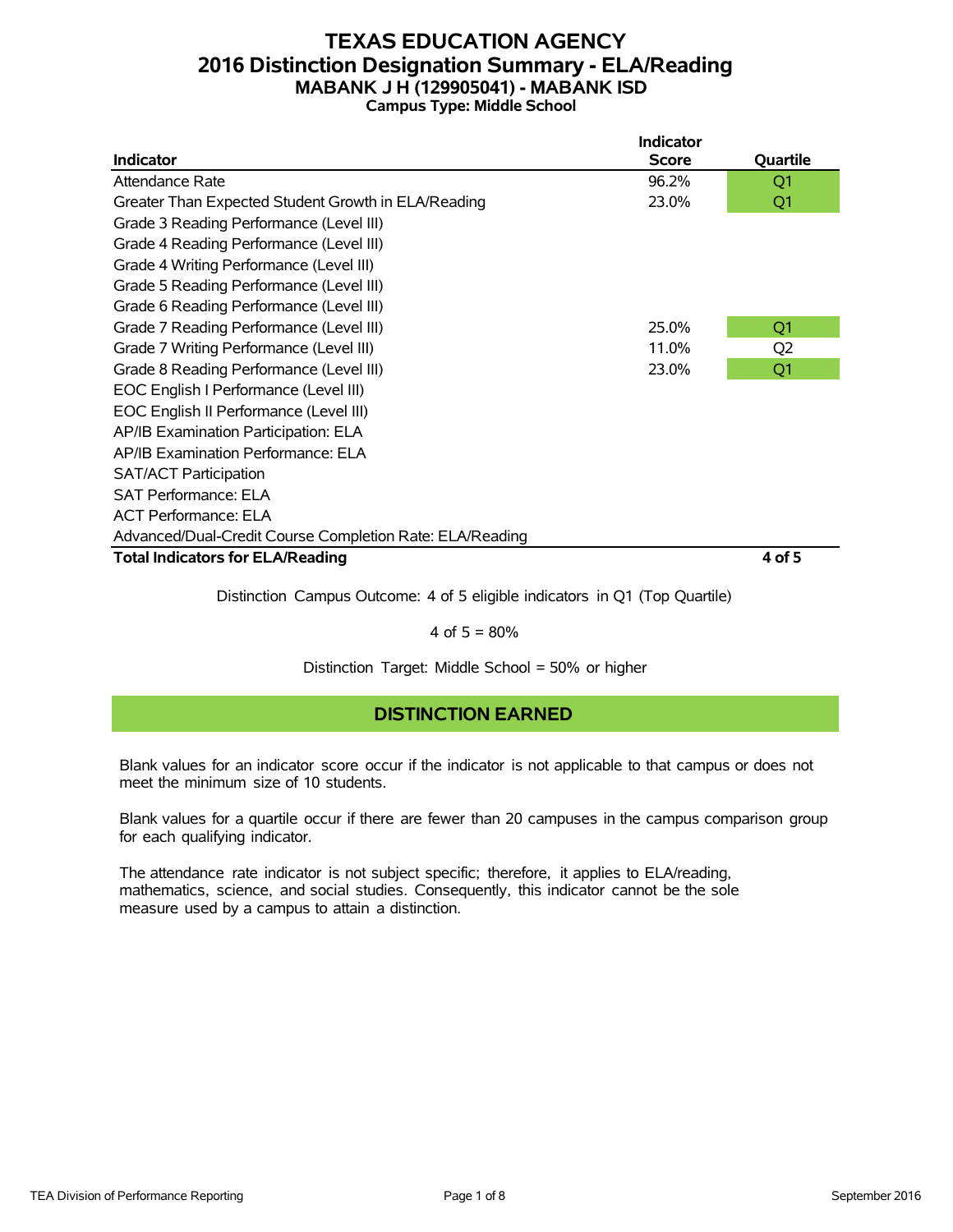### **TEXAS EDUCATION AGENCY 2016 Distinction Designation Summary - Mathematics MABANK J H (129905041) - MABANK ISD Campus Type: Middle School**

|                                                          | <b>Indicator</b> |                |
|----------------------------------------------------------|------------------|----------------|
| Indicator                                                | <b>Score</b>     | Quartile       |
| Attendance Rate                                          | 96.2%            | Q1             |
| Greater Than Expected Student Growth in Mathematics      | 16.0%            | Q1             |
| Grade 3 Mathematics Performance (Level III)              |                  |                |
| Grade 4 Mathematics Performance (Level III)              |                  |                |
| Grade 5 Mathematics Performance (Level III)              |                  |                |
| Grade 6 Mathematics Performance (Level III)              |                  |                |
| Grade 7 Mathematics Performance (Level III)              | $4.0\%$          | Q4             |
| Grade 8 Mathematics Performance (Level III)              | 15.0%            | Q <sub>1</sub> |
| Algebra I by Grade 8 - Participation                     | 33.0%            | Q1             |
| EOC Algebra I Performance (Level III)                    | 49.0%            | Q4             |
| AP/IB Examination Participation: Mathematics             |                  |                |
| AP/IB Examination Performance: Mathematics               |                  |                |
| <b>SAT/ACT Participation</b>                             |                  |                |
| <b>SAT Performance: Mathematics</b>                      |                  |                |
| <b>ACT Performance: Mathematics</b>                      |                  |                |
| Advanced/Dual-Credit Course Completion Rate: Mathematics |                  |                |
| <b>Total Indicators for Mathematics</b>                  |                  | 4 of 6         |
|                                                          |                  |                |

Distinction Campus Outcome: 4 of 6 eligible indicators in Q1 (Top Quartile)

4 of  $6 = 67%$ 

Distinction Target: Middle School = 50% or higher

### **DISTINCTION EARNED**

Blank values for an indicator score occur if the indicator is not applicable to that campus or does not meet the minimum size of 10 students.

Blank values for a quartile occur if there are fewer than 20 campuses in the campus comparison group for each qualifying indicator.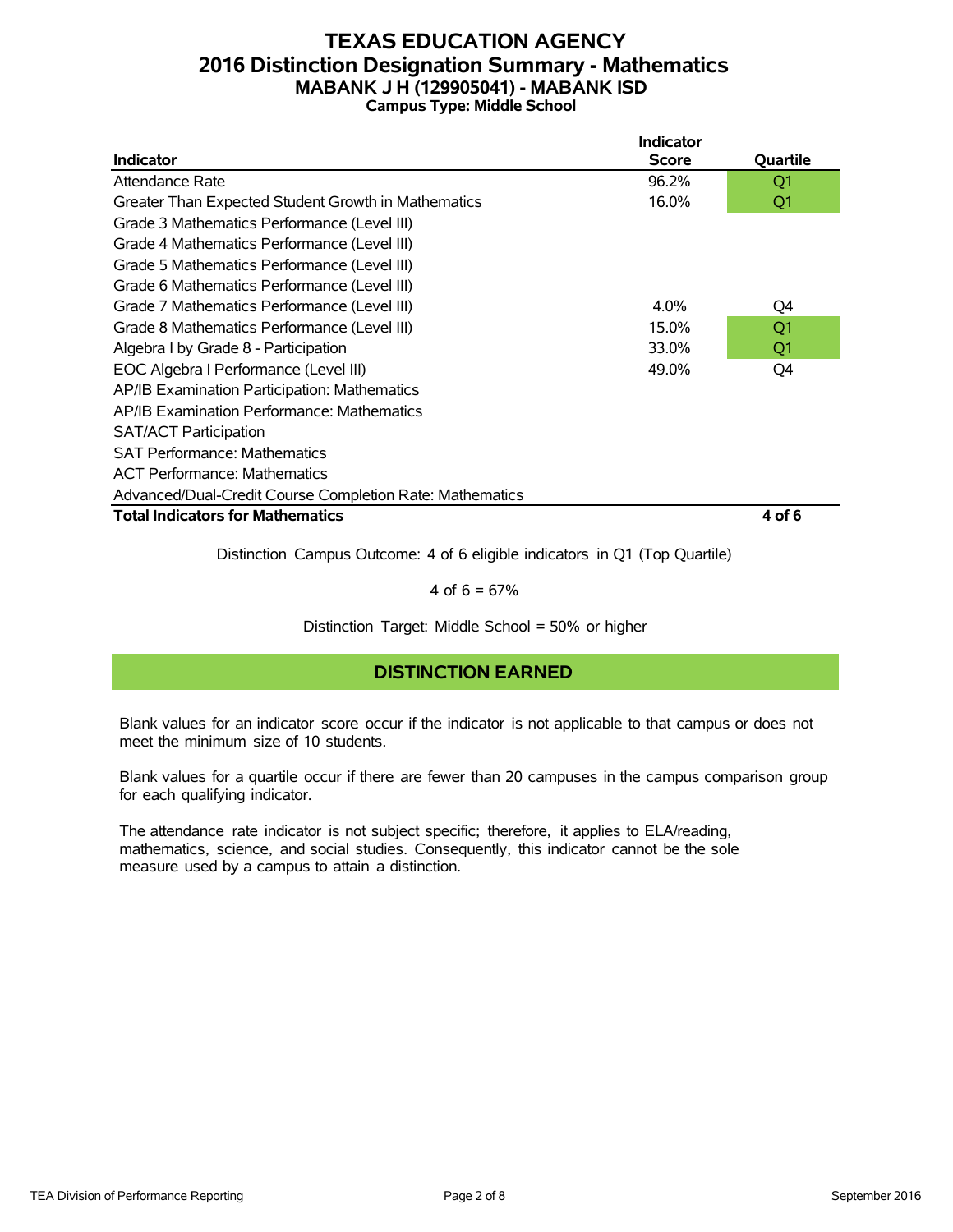### **TEXAS EDUCATION AGENCY 2016 Distinction Designation Summary - Science MABANK J H (129905041) - MABANK ISD Campus Type: Middle School**

|                                                      | Indicator         |            |
|------------------------------------------------------|-------------------|------------|
| <b>Indicator</b>                                     | <b>Score</b>      | Quartile   |
| Attendance Rate                                      | 96.2%             | Q1         |
| Grade 5 Science Performance (Level III)              |                   |            |
| Grade 8 Science Performance (Level III)              | 22.0 <sub>%</sub> | Q1         |
| EOC Biology Performance (Level III)                  |                   |            |
| AP/IB Examination Participation: Science             |                   |            |
| AP/IB Examination Performance: Science               |                   |            |
| <b>ACT Performance: Science</b>                      |                   |            |
| Advanced/Dual-Credit Course Completion Rate: Science |                   |            |
| <b>Total Indicators for Science</b>                  |                   | $2$ of $2$ |

Distinction Campus Outcome: 2 of 2 eligible indicators in Q1 (Top Quartile)

2 of  $2 = 100%$ 

Distinction Target: Middle School = 50% or higher

### **DISTINCTION EARNED**

Blank values for an indicator score occur if the indicator is not applicable to that campus or does not meet the minimum size of 10 students.

Blank values for a quartile occur if there are fewer than 20 campuses in the campus comparison group for each qualifying indicator.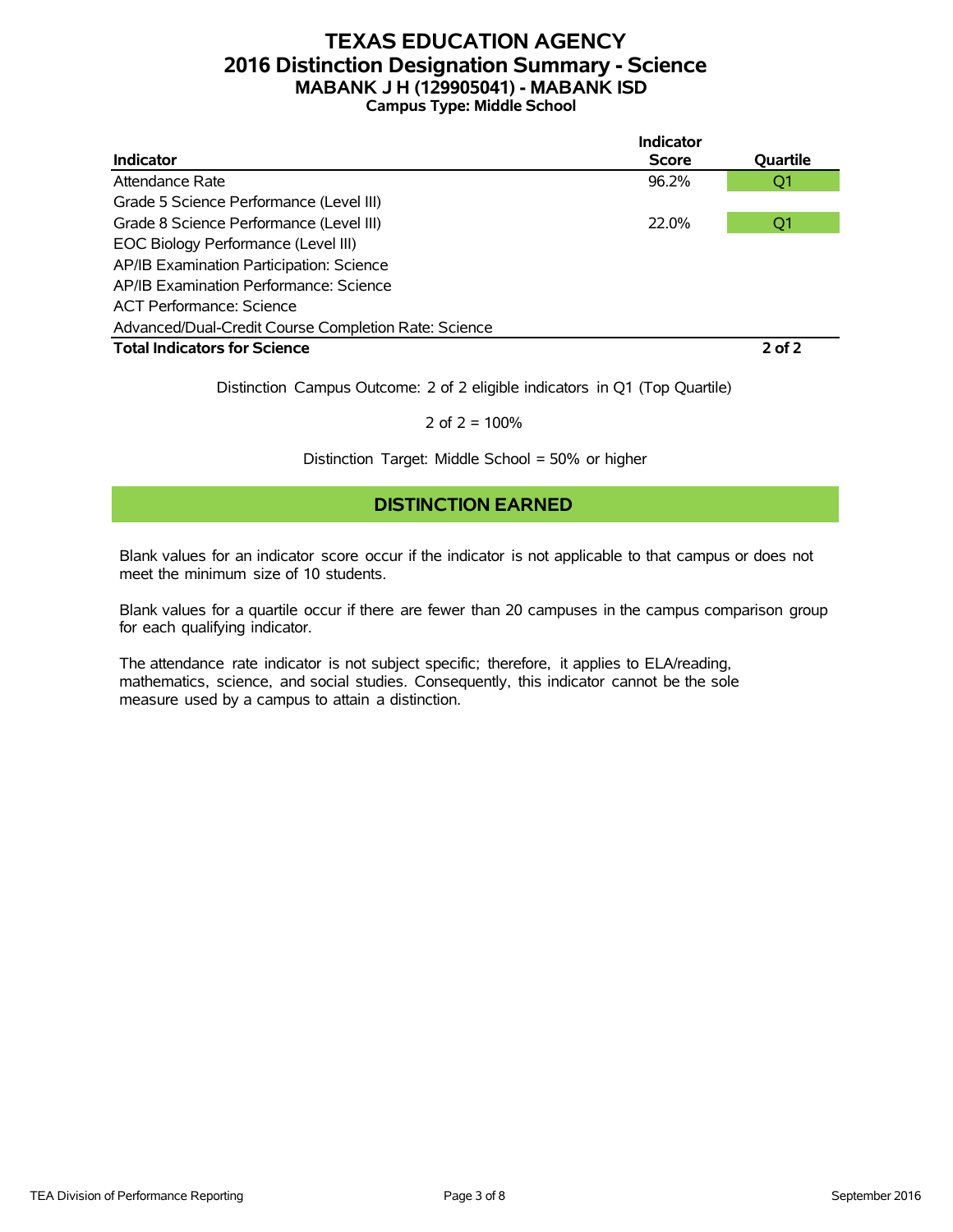### **TEXAS EDUCATION AGENCY 2016 Distinction Designation Summary - Social Studies MABANK J H (129905041) - MABANK ISD Campus Type: Middle School**

|                                                             | Indicator    |                |
|-------------------------------------------------------------|--------------|----------------|
| <b>Indicator</b>                                            | <b>Score</b> | Quartile       |
| Attendance Rate                                             | $96.2\%$     | Q <sub>1</sub> |
| Grade 8 Social Studies Performance (Level III)              | 21.0%        | Q <sub>1</sub> |
| EOC U.S. History Performance (Level III)                    |              |                |
| AP/IB Examination Participation: Social Studies             |              |                |
| AP/IB Examination Performance: Social Studies               |              |                |
| Advanced/Dual-Credit Course Completion Rate: Social Studies |              |                |
| <b>Total Indicators for Social Studies</b>                  |              | $2$ of $2$     |

Distinction Campus Outcome: 2 of 2 eligible indicators in Q1 (Top Quartile)

2 of  $2 = 100%$ 

Distinction Target: Middle School = 50% or higher

#### **DISTINCTION EARNED**

Blank values for an indicator score occur if the indicator is not applicable to that campus or does not meet the minimum size of 10 students.

Blank values for a quartile occur if there are fewer than 20 campuses in the campus comparison group for each qualifying indicator.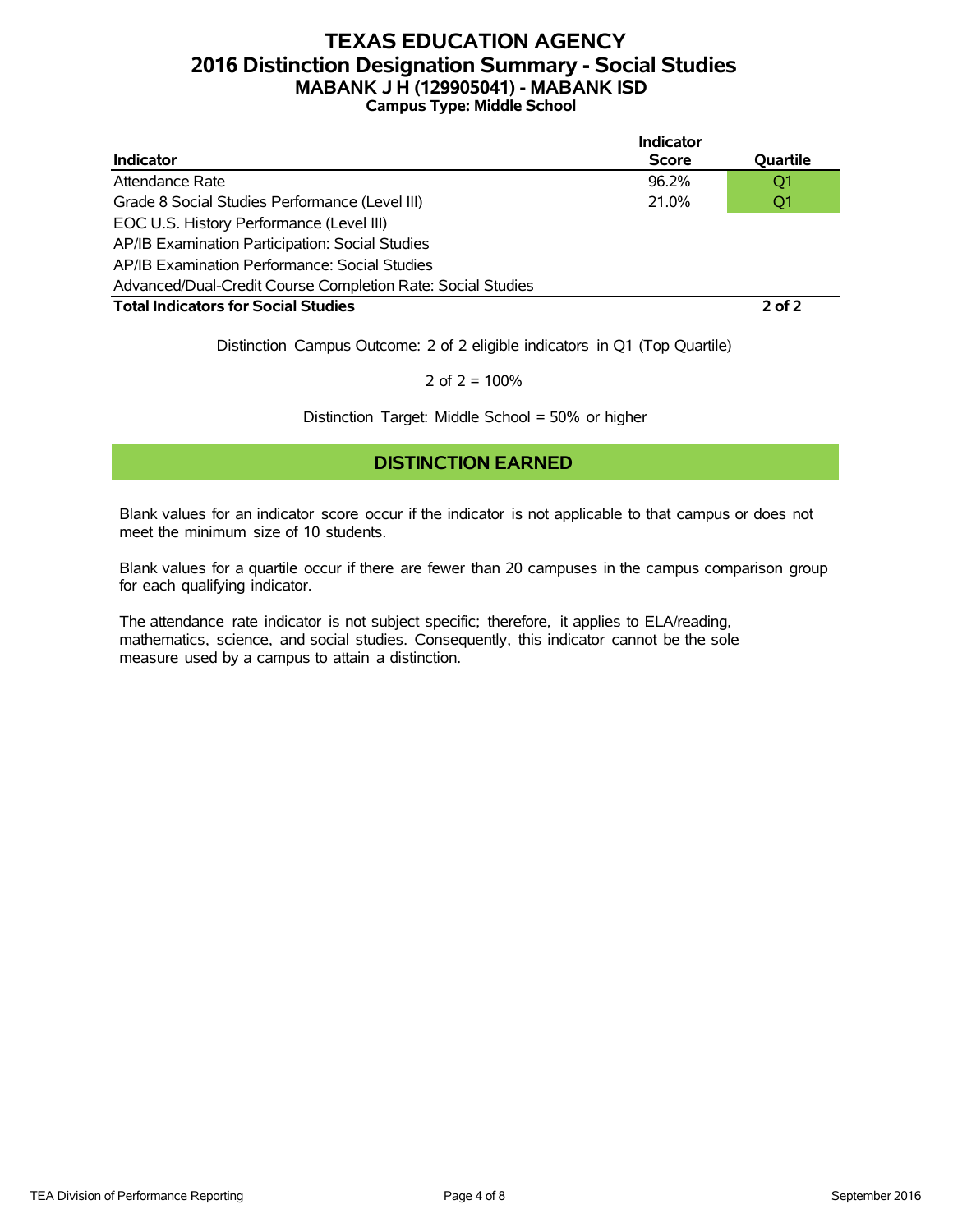### **TEXAS EDUCATION AGENCY 2016 Distinction Designation Summary - Top 25% in Student Progress MABANK J H (129905041) - MABANK ISD Campus Type: Middle School**

|                                                |                            | muex z       |
|------------------------------------------------|----------------------------|--------------|
| <b>Campus Name</b>                             | <b>District Name</b>       | <b>Score</b> |
| <b>MABANK J H (129905041)</b>                  | <b>MABANK ISD</b>          | 48           |
| 1 LEON TAYLOR J H (205903042)                  | <b>INGLESIDE ISD</b>       | 47           |
| 2 CLARK JR HIGH (043911041)                    | <b>PRINCETON ISD</b>       | 46           |
| 3 HENDERSON J H (072903041)                    | <b>STEPHENVILLE ISD</b>    | 43           |
| 4 MT VERNON J H (080901041)                    | <b>MOUNT VERNON ISD</b>    | 43           |
| 5 SPRINGTOWN MIDDLE (184902041)                | <b>SPRINGTOWN ISD</b>      | 43           |
| 6 MCCARROLL MIDDLE (249905041)                 | <b>DECATUR ISD</b>         | 42           |
| 7 PETERSON MIDDLE (133903041)                  | <b>KERRVILLE ISD</b>       | 42           |
| 8 VIDOR J H (181907041)                        | <b>VIDOR ISD</b>           | 41           |
| 9 VAN J H (234906041)                          | <b>VAN ISD</b>             | 40           |
| 10 WESTWOOD J H (001908041)                    | WESTWOOD ISD               | 40           |
| 11 ALVARADO J H (126901041)                    | ALVARADO ISD               | 39           |
| 12 APOLLO J H (057916050)                      | <b>RICHARDSON ISD</b>      | 39           |
| 13 BROWNWOOD MIDDLE (025902041)                | BROWNWOOD ISD              | 39           |
| 14 JOURDANTON J H (007902041)                  | <b>JOURDANTON ISD</b>      | 39           |
| 15 CARTHAGE J H (183902042)                    | <b>CARTHAGE ISD</b>        | 38           |
| 16 HALL MIDDLE (184903041)                     | <b>WEATHERFORD ISD</b>     | 38           |
| 17 HENRY SCOTT MIDDLE (091903041)              | <b>DENISON ISD</b>         | 38           |
| 18 PLEASANTON J H (007905041)                  | <b>PLEASANTON ISD</b>      | 38           |
| 19 ALAMO J H (165901041)                       | <b>MIDLAND ISD</b>         | 37           |
| 20 AZLE J H SOUTH (220915041)                  | <b>AZLE ISD</b>            | 37           |
| 21 FAIRFIELD J H (081902041)                   | <b>FAIRFIELD ISD</b>       | 37           |
| 22 KIRBYVILLE J H (121905041)                  | <b>KIRBYVILLE CISD</b>     | 37           |
| 23 RUSK J H (037907041)                        | <b>RUSK ISD</b>            | 37           |
| 24 WILLS POINT J H (234907042)                 | <b>WILLS POINT ISD</b>     | 37           |
| 25 BIG SPRING J H (114901043)                  | <b>BIG SPRING ISD</b>      | 36           |
| 26 BROWNSBORO J H (107902041)                  | <b>BROWNSBORO ISD</b>      | 36           |
| 27 GODLEY MIDDLE (126911041)                   | <b>GODLEY ISD</b>          | 36           |
| 28 LA PORTE J H (101916041)                    | LA PORTE ISD               | 36           |
| 29 EDWARDS-JOHNSON MEMORIAL MIDDLE (100904041) | SILSBEE ISD                | 35           |
| 30 GONZALES J H (089901042)                    | <b>GONZALES ISD</b>        | 35           |
| 31 LIFE MIDDLE WAXAHACHIE (057807041)          | LIFE SCHOOL                | 35           |
| 32 SANTO FORTE J H (220915042)                 | <b>AZLE ISD</b>            | 35           |
| 33 BANDERA MIDDLE (010902041)                  | <b>BANDERA ISD</b>         | 34           |
| 34 SANGER MIDDLE (061908041)                   | SANGER ISD                 | 34           |
| 35 WALKER J H (238902041)                      | MONAHANS-WICKETT-PYOTE ISD | 34           |
| 36 WEST BRAZOS J H (020907042)                 | COLUMBIA-BRAZORIA ISD      | 34           |
| 37 GATESVILLE J H (050902041)                  | <b>GATESVILLE ISD</b>      | 33           |
| 38 RAINS J H (190903041)                       | <b>RAINS ISD</b>           | 33           |
| 39 DEVINE MIDDLE (163901041)                   | <b>DEVINE ISD</b>          | 31           |
| 40 ORANGE GROVE J H (125903041)                | ORANGE GROVE ISD           | 31           |
|                                                |                            |              |

Top 25% in Student Progress Target = Index 2 Score of 40

#### **DISTINCTION EARNED**

Blank values for an Index 2 Score occur if the indicator is not applicable to that campus or does not meet the minimum size of 10.

Where Index 2 scores are identical the campuses are listed alphabetically by campus name.

**Index 2**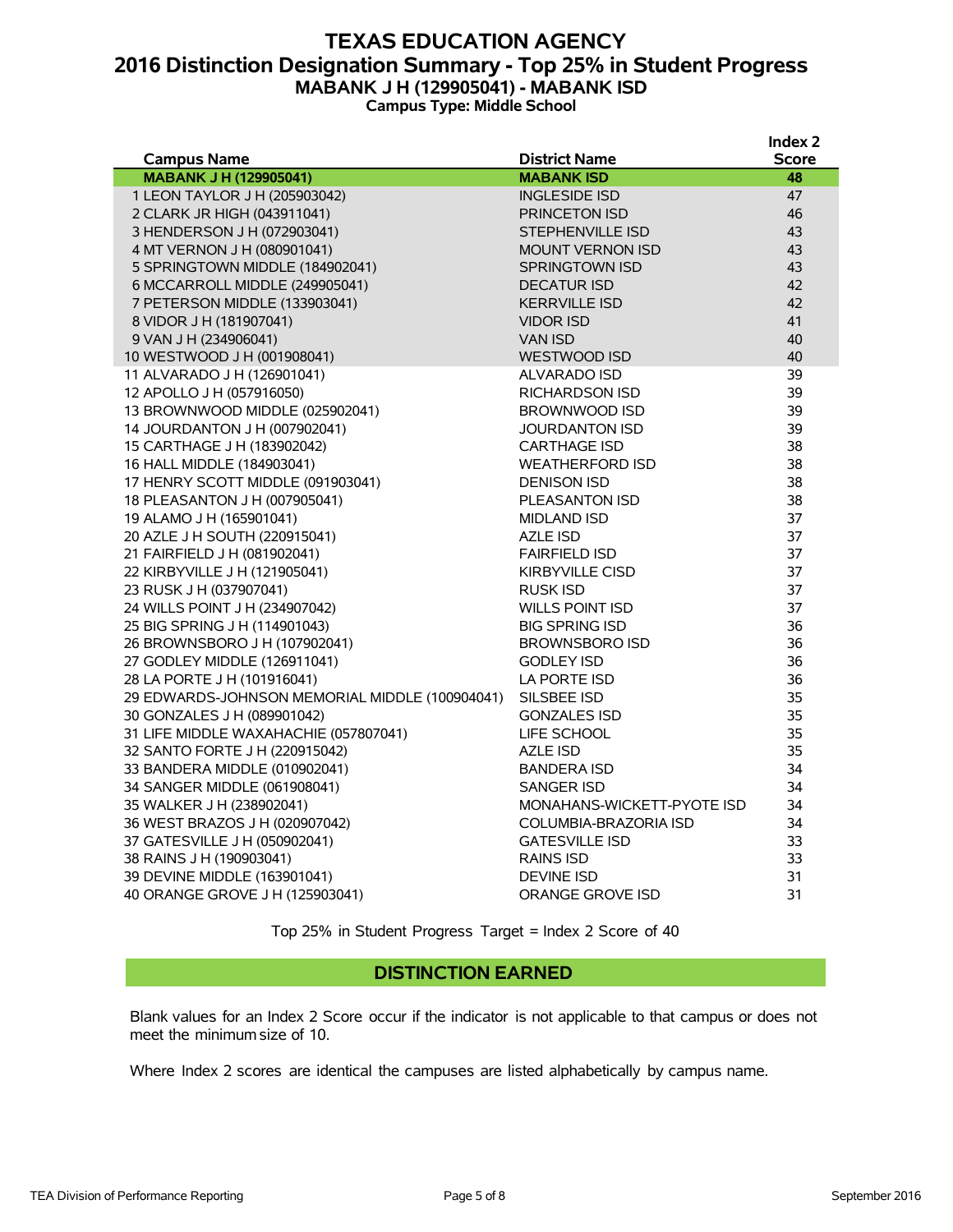### **TEXAS EDUCATION AGENCY 2016 Distinction Designation Summary - Top 25% in Closing Performance Gaps MABANK J H (129905041) - MABANK ISD Campus Type: Middle School**

|                                                |                            | Index <sub>3</sub> |
|------------------------------------------------|----------------------------|--------------------|
| <b>Campus Name</b>                             | <b>District Name</b>       | <b>Score</b>       |
| 1 CLARK JR HIGH (043911041)                    | PRINCETON ISD              | 49                 |
| 2 APOLLO J H (057916050)                       | RICHARDSON ISD             | 47                 |
| <b>MABANK J H (129905041)</b>                  | <b>MABANK ISD</b>          | 47                 |
| 3 MT VERNON J H (080901041)                    | <b>MOUNT VERNON ISD</b>    | 44                 |
| 4 SPRINGTOWN MIDDLE (184902041)                | <b>SPRINGTOWN ISD</b>      | 42                 |
| 5 AZLE J H SOUTH (220915041)                   | <b>AZLE ISD</b>            | 41                 |
| 6 MCCARROLL MIDDLE (249905041)                 | <b>DECATUR ISD</b>         | 41                 |
| 7 RAINS J H (190903041)                        | <b>RAINS ISD</b>           | 41                 |
| 8 BROWNSBORO J H (107902041)                   | <b>BROWNSBORO ISD</b>      | 40                 |
| 9 FAIRFIELD J H (081902041)                    | <b>FAIRFIELD ISD</b>       | 40                 |
| 10 HALL MIDDLE (184903041)                     | <b>WEATHERFORD ISD</b>     | 40                 |
| 11 PETERSON MIDDLE (133903041)                 | <b>KERRVILLE ISD</b>       | 40                 |
| 12 HENDERSON J H (072903041)                   | STEPHENVILLE ISD           | 39                 |
| 13 LA PORTE J H (101916041)                    | LA PORTE ISD               | 39                 |
| 14 LEON TAYLOR J H (205903042)                 | <b>INGLESIDE ISD</b>       | 39                 |
| 15 VIDOR J H (181907041)                       | <b>VIDOR ISD</b>           | 39                 |
| 16 BROWNWOOD MIDDLE (025902041)                | BROWNWOOD ISD              | 38                 |
| 17 JOURDANTON J H (007902041)                  | <b>JOURDANTON ISD</b>      | 38                 |
| 18 VAN J H (234906041)                         | <b>VAN ISD</b>             | 38                 |
| 19 WESTWOOD J H (001908041)                    | WESTWOOD ISD               | 38                 |
| 20 BANDERA MIDDLE (010902041)                  | <b>BANDERA ISD</b>         | 37                 |
| 21 LIFE MIDDLE WAXAHACHIE (057807041)          | LIFE SCHOOL                | 37                 |
| 22 WILLS POINT J H (234907042)                 | WILLS POINT ISD            | 37                 |
| 23 CARTHAGE J H (183902042)                    | <b>CARTHAGE ISD</b>        | 36                 |
| 24 DEVINE MIDDLE (163901041)                   | <b>DEVINE ISD</b>          | 35                 |
| 25 EDWARDS-JOHNSON MEMORIAL MIDDLE (100904041) | SILSBEE ISD                | 35                 |
| 26 HENRY SCOTT MIDDLE (091903041)              | <b>DENISON ISD</b>         | 35                 |
| 27 PLEASANTON J H (007905041)                  | PLEASANTON ISD             | 35                 |
| 28 KIRBYVILLE J H (121905041)                  | <b>KIRBYVILLE CISD</b>     | 34                 |
| 29 RUSK J H (037907041)                        | <b>RUSK ISD</b>            | 34                 |
| 30 SANGER MIDDLE (061908041)                   | <b>SANGER ISD</b>          | 34                 |
| 31 SANTO FORTE J H (220915042)                 | <b>AZLE ISD</b>            | 34                 |
| 32 GONZALES J H (089901042)                    | <b>GONZALES ISD</b>        | 33                 |
| 33 GODLEY MIDDLE (126911041)                   | <b>GODLEY ISD</b>          | 32                 |
| 34 GATESVILLE J H (050902041)                  | <b>GATESVILLE ISD</b>      | 31                 |
| 35 ORANGE GROVE J H (125903041)                | ORANGE GROVE ISD           | 31                 |
| 36 WEST BRAZOS J H (020907042)                 | COLUMBIA-BRAZORIA ISD      | 31                 |
| 37 ALAMO J H (165901041)                       | <b>MIDLAND ISD</b>         | 30                 |
| 38 ALVARADO J H (126901041)                    | ALVARADO ISD               | 30                 |
| 39 BIG SPRING J H (114901043)                  | <b>BIG SPRING ISD</b>      | 25                 |
| 40 WALKER J H (238902041)                      | MONAHANS-WICKETT-PYOTE ISD | 25                 |
|                                                |                            |                    |

Top 25% in Closing Performance Gaps Target = Index 3 Score of 40

#### **DISTINCTION EARNED**

Blank values for an Index 3 Score occur if the indicator is not applicable to that campus or does not meet the minimum size of 10.

Where Index 3 scores are identical the campuses are listed alphabetically by campus name.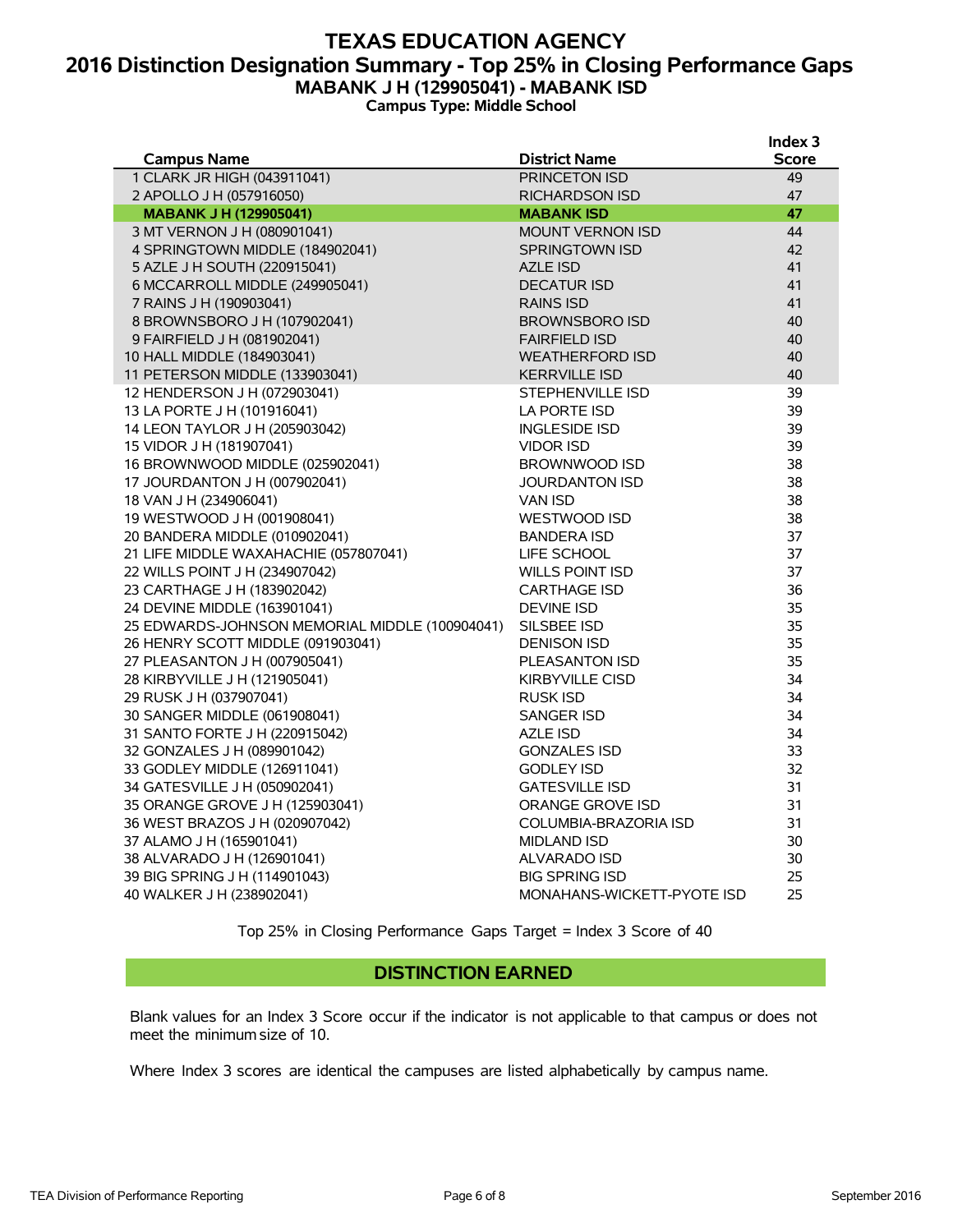### **TEXAS EDUCATION AGENCY 2016 Distinction Designation Summary - Postsecondary Readiness MABANK J H (129905041) - MABANK ISD Campus Type: Middle School**

|                                                             | <b>Indicator</b> |          |
|-------------------------------------------------------------|------------------|----------|
| Indicator                                                   | <b>Score</b>     | Quartile |
| Index 4 - Percent at STAAR Postsecondary Readiness Standard | 52.0%            | Q1       |
| Four-Year Longitudinal Graduation Rate                      |                  |          |
| Four-Year Longitudinal Graduation Plan Rate*                |                  |          |
| College-Ready Graduates                                     |                  |          |
| Advanced/Dual-Credit Course Completion Rate: Any Subject    |                  |          |
| AP/IB Examination Performance: Any Subject                  |                  |          |
| <b>SAT/ACT Participation</b>                                |                  |          |
| <b>SAT/ACT Performance</b>                                  |                  |          |
| <b>CTE-Coherent Sequence Graduates</b>                      |                  |          |
| <b>Total Indicators for Postsecondary Readiness</b>         |                  | 1 of 1   |

Evaluation of campus outcomes: 1 of 1 eligible indicators in Q1 (Top Quartile)

#### 1 of  $1 = 100%$

Distinction Target: Middle School = 50% or higher

### **DISTINCTION EARNED**

Blank values for an indicator score occur if the indicator is not applicable to that campus or does not meet the minimum size of 10 students.

Blank values for a quartile occur if there are fewer than 20 campuses in the campus comparison group for each qualifying indicator.

\*The four-year longitudinal graduation plan rate is determined by comparing the all students RHSP/DAP rate and the all students RHSP/DAP/FHSP-E/FHSP-DLA rate. The higher of the two rates is used for distinction designations. Refer to the Index 4 Data Table for details.